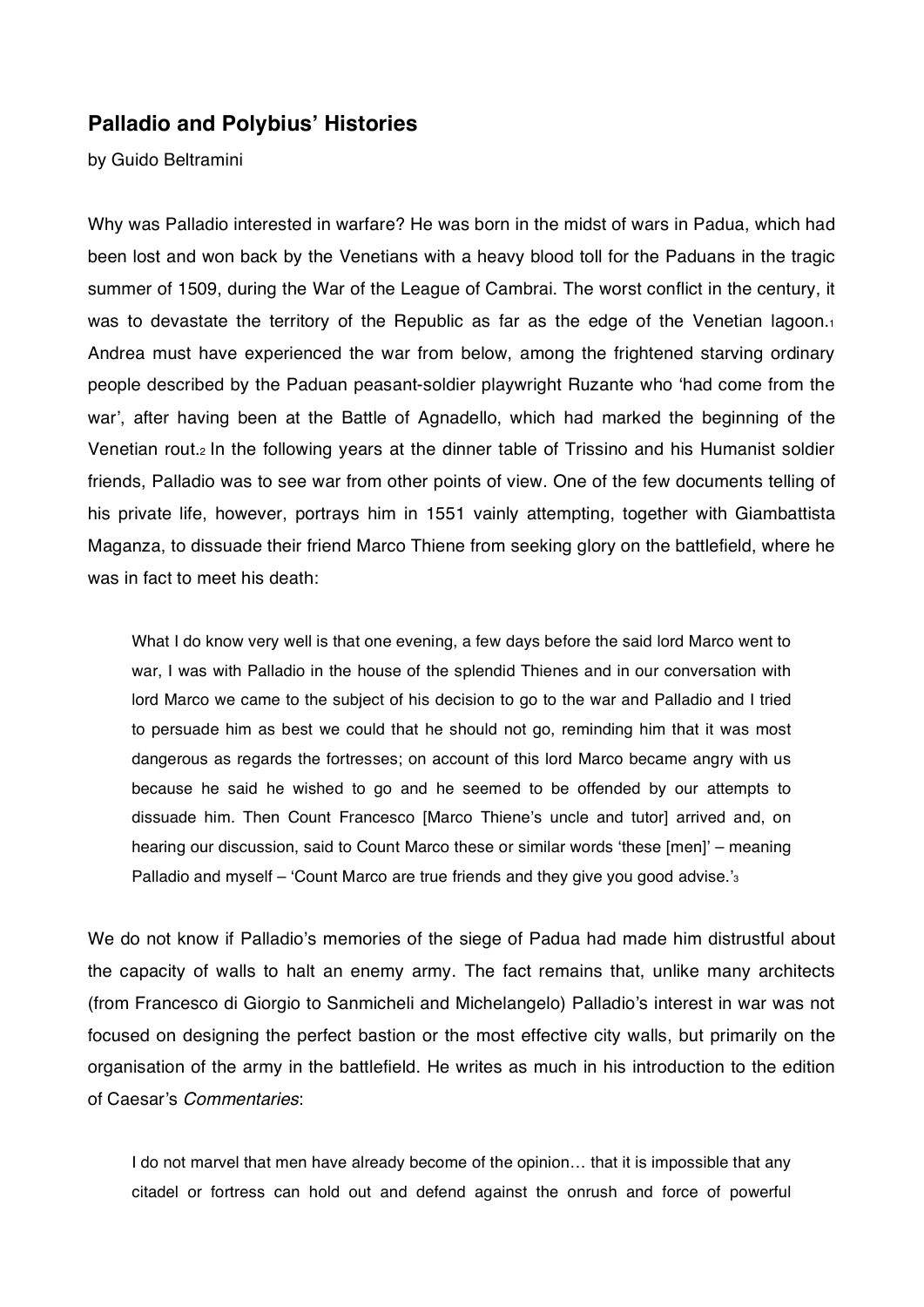enemies. Thus, when I consider how to deceive these [enemies] and, more importantly, to defend kingdoms and cities, I feel that nothing is more suitable for the purpose than having an excellent and well-ordered army.4

This was a long-standing debate that went as far back as Machiavelli (who had also reflected on the siege of Padua of 1509)<sub>5</sub> and even to Alberti, who mentioned that Sparta was proud to have no other walls than the valour of its soldiers.<sup>6</sup> Palladio did also take a passing interest in fortifications on a couple of professional occasions.7 He even designed a bastioned city for the edition of Vitruvius of 1556, which, moreover, had the ingenious solution of an attached flap of paper with the printed plan of the upper level of a bastion, which when raised simultaneously revealed the lower level.<sup>8</sup> But since his early years spent in the company of Giangiorgio Trissino, he had often studied the deployment of troops and military manoeuvres described by ancient authors – from Aelian to Polybius, Caesar and Vegetius – and by modern writers like Battista Della Valle and Machiavelli. The illustrated editions of Julius Caesar's Commentaries and Polybius' Histories are the result of almost forty years' interest in the subject. As we will see, Palladio attributed various ambitions and meanings to these works; not least the fact that they were not intended to be academic exercises but a concrete contribution to a practical debate involving intellectuals and men at arms of the Veneto aristocracy bent on reforming the Venetian army on the basis of knowledge evinced from the study of the ancient Greek and Roman militia.

### **Palladio and the principles of the ancient militia**

In my youth, when I first read the said *Commentaries*, I imagined ...'. This is how Palladio introduces his reconstruction of Caesar's famous bridge over the Rhine in the *Quattro Libri*. He is telling us that his interest in ancient warfare went back to the years of his education with Giangiorgio Trissino, i.e. from the late 1530s. Trissino did not only introduce the young master builder to the classics of architecture, but provided him with an overall view of the ancient world, in which the art of building, hydraulics, agriculture, theatre and the organisation of the militias were inseparable integral parts of the same vision.10 This militant classicism turned to the excellent models of the past for ways of transforming the present.

Tiny pieces of the mosaic of Palladio's education at this stage have come down to us, such as the mysterious rhombus constructed with Greek lambdas in the margin of a drawing of the Colosseum from the 1540s. Here Palladio was not practising writing the Greek alphabet, but – as Burns pointed out in 1975 – he was jotting down a diagram taken from one of the books that he had been studying, namely Aelian's *Tactics* (second century AD), one of the sources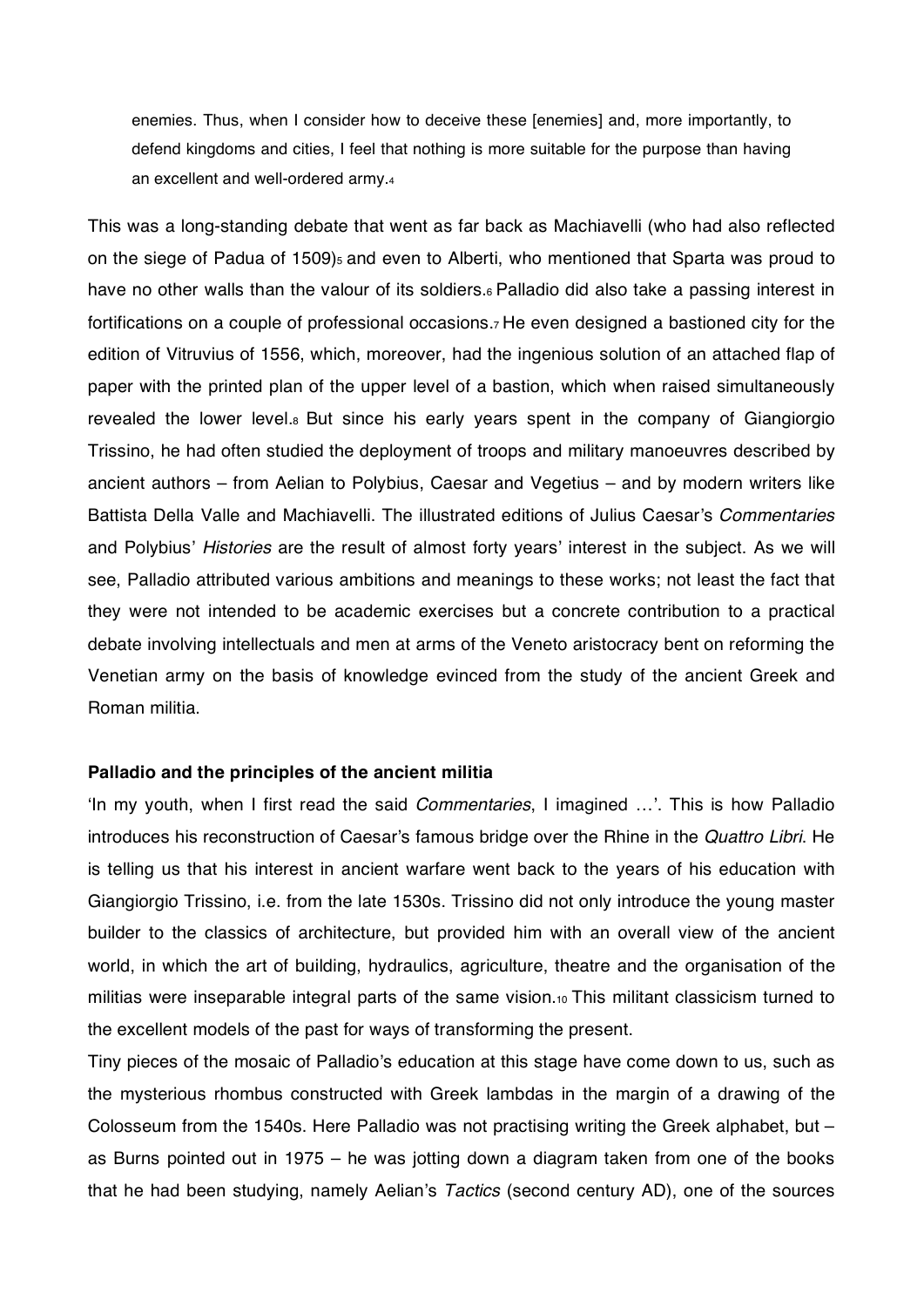for the sixteenth-century culture of warfare.11 Aelian had preserved the memory of the formations and strategies of Alexander the Great's successors and – like a twentieth-century Futurist book – the written text was illustrated with battalions of letters of the alphabet symbolising the various types of soldiers on the battlefield. 12 In the printed editions of Aelian, horsemen are always represented by the Greek letter lambda, and in his jotted note Palladio is probably reflecting about the rhombus formation of a squadron of horsemen, which may be ordered in horizontal, vertical or oblique lines. As we will see, he tackled this issue in his introduction to Polybius. Palladio would have had no difficulty in finding a copy of Aelian, available in various printed Latin translations since the fifteenth century (the first Italian translation is from 1551); we know, however, that in the Library of St Mark in Venice there was a fourteenth-century manuscript exemplar, which Giangiorgio Trissino would seem to have consulted personally, noting down its contents, just as Palladio did in the margin of the sheet with the Colosseum.13

A second piece in the mosaic of Palladio's interest in ancient armies is found on another sheet, now in Oxford, also dating from the 1540s. This is not a drawing, but a paragraph of text, which runs as follows:

Note that each legion is of four thousand 200 infantrymen and 300 horsemen: in all there are 16 thousand 800 infantrymen and one thousand 200 horsemen, without [counting] the extraordinarii infantry and the extraordinarii horsemen, which are 800 infantryman and 400 horsemen. Each legion is divided into four parts: the first is called hastati and there are one thousand 200, the second is called principes and there are one thousand 200, the third are called triarii and there are 600 in number; and all of these are armed with heavy weapons; then there are one thousand 200 rapid, light-armed [velites].14

Palladio is summarising for his own purposes some passages in Polybius' Histories, i.e. those on the size of the four urban legions which then formed the two consular armies (Polybius, vi, 19-26).<sup>15</sup> The diagrams beneath this paragraph, however, do not refer to Polybius' text, nor do they come from Aelian. They are probably Palladio's own 'designs' for troop formations. The symbols used to identify the two kinds of armies come from texts, such as Machiavelli's Arte della Guerra (Florence 1521) or Battista Della Valle's Vallo (the first Venetian edition was published in 1524), authentic 'bestsellers' of Renaissance literature on warfare. I have used the term 'designing' the formations of troops because in the young architect's mind the forms of the battalions could be superimposed like the plans of complex buildings. Soldiers become bricks and, vice-versa, the figurative sources for the designs of more than one Palladian villa complex seem to include images found in *Vallo*, such as the battalion 'of 400 pikes' in Chapter xxii for the Villa Badoer at Fratta Polesine, or the Battalion 'of 300 pikes with two lunettes' in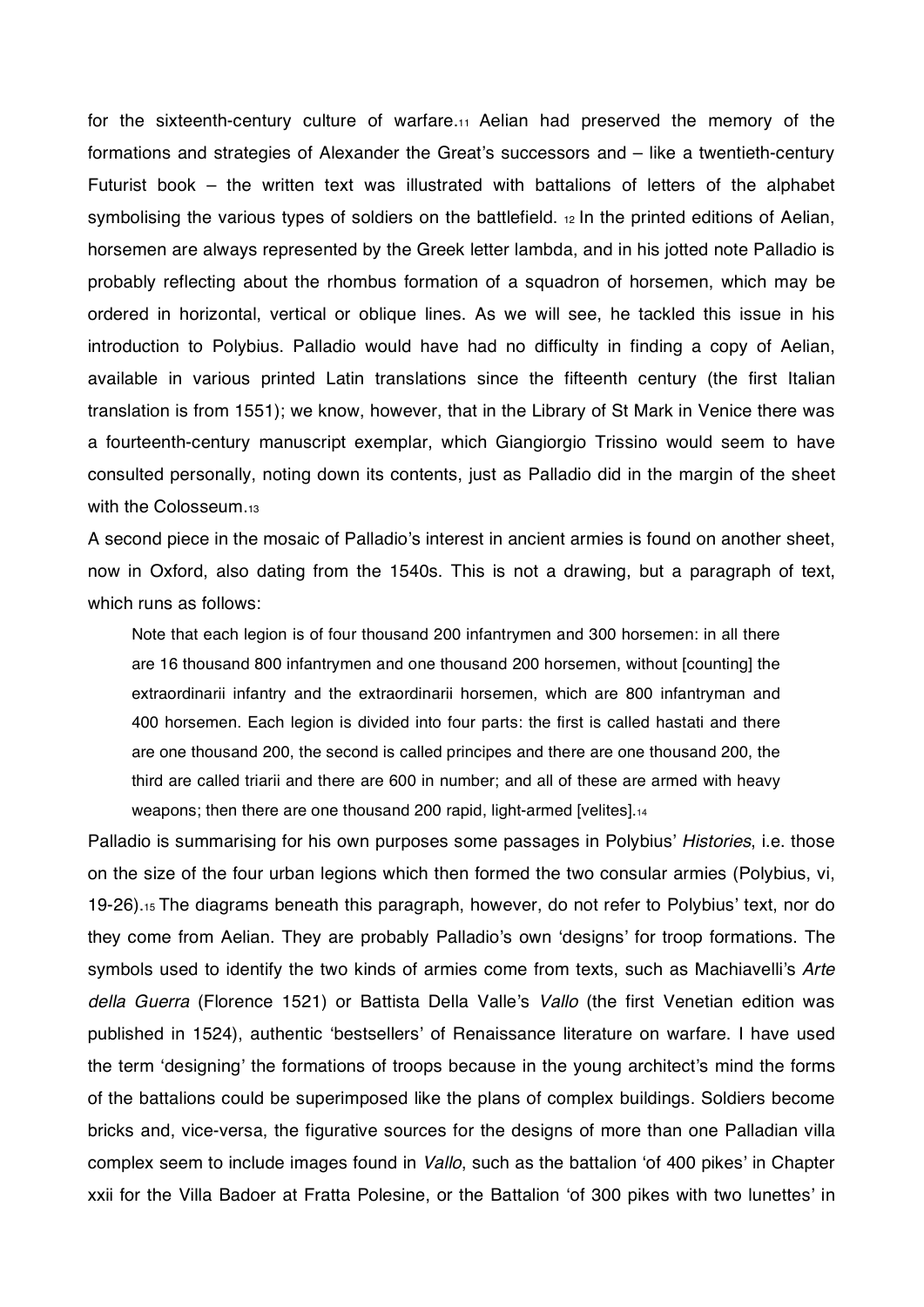Chapter xv for the Villa Mocenigo. $16$  In those same years of the 1540s, in addition to Caesar's bridge over the Rhine, Palladio 'imagined' another graphic reconstruction based on the pages of Polybius: the legions' encampment or, to use the technical term, the castrametation. The ancient Romans used many fine things in the art of war, but to my mind two are particularly fine: that is, Caesar's bridge to be placed over a river with great ease and the other, Polybius' castrametation to lodge an army in splendid order; several rare minds have worked on these subjects.17 This paragraph written by Sebastiano Serlio in 1546 seems almost to be the young Palladio's study programme. In Trissino's L'Italia liberata da' Goti ('Italy Freed from the Goths'), printed in Rome (1547) and Venice (1548) after a long period of gestation, the first illustration of Book i is the plan of the Byzantine General Belisarius' encampment, which is clearly based on the text by Polybius (vi, 27-34); it would be hard to conceive of anyone else having made this illustration than Palladio himself.<sub>18</sub> A few years later, the Roman army put in a fleeting appearance in the pages of Palladio's Antichità di Roma, published in Rome and Venice in 1554.19 The army then appeared in flesh and bone on the stage, in a performance of Trissino's *Sofonisba* in 1562, under the direction of Palladio*,* in a temporary theatre constructed inside the Palazzo della Ragione in Vicenza.20

Published in 1524, Trissino's tragedy is based on Book xxx of Livy's History of Rome. It begins with one of the last episodes in the Second Punic War, the Battle of Cirta, where Syphax is captured after various clashes with the Romans, also narrated by Polybius and illustrated by Palladio ('Attack on the encampments' and the 'Battle of the Great Plain', see Plates 40 and 41, respectively). The production of the play had been promoted by the Accademia Olimpica, which was presided over by the cavalry colonel Valerio Chiericati, a professional soldier and scholar of the ancient militia. The production of the play is documented as having been very careful about details, especially as regards the dress and the weapons of the Romans and Numidians, based on ancient texts and illustrations in books, such as the *Discorso di Guglielmo di Choul*. These works must have led Palladio to reflect on how to present ancient texts in images.21 In fact for *Sofonisba* Palladio set the ancient world on the stage and thirteen years later the same interest led him to make the revolutionary sequence of images which brought back to life the deeds of Caesar, Hannibal and Scipio in the *Commentaries* and in Polybius' Histories. In sixteenth-century Vicenza, some members of families for whom Palladio constructed *palazzi* and villas also pursued sophisticated studies on the ancient world alongside Trissino, the great director of the revival. In 1520 the Venetian scholar Giovanni Battista Egnazio edited *De Sestertio* by Leonardo da Porto, a book on ancient Roman coins, weights and militias, which rivalled the work of the French philologist and historian Guillaume Budé, who was to claim that he had been plagiarised.<sup>22</sup> The proofs of the 1547 Latin edition of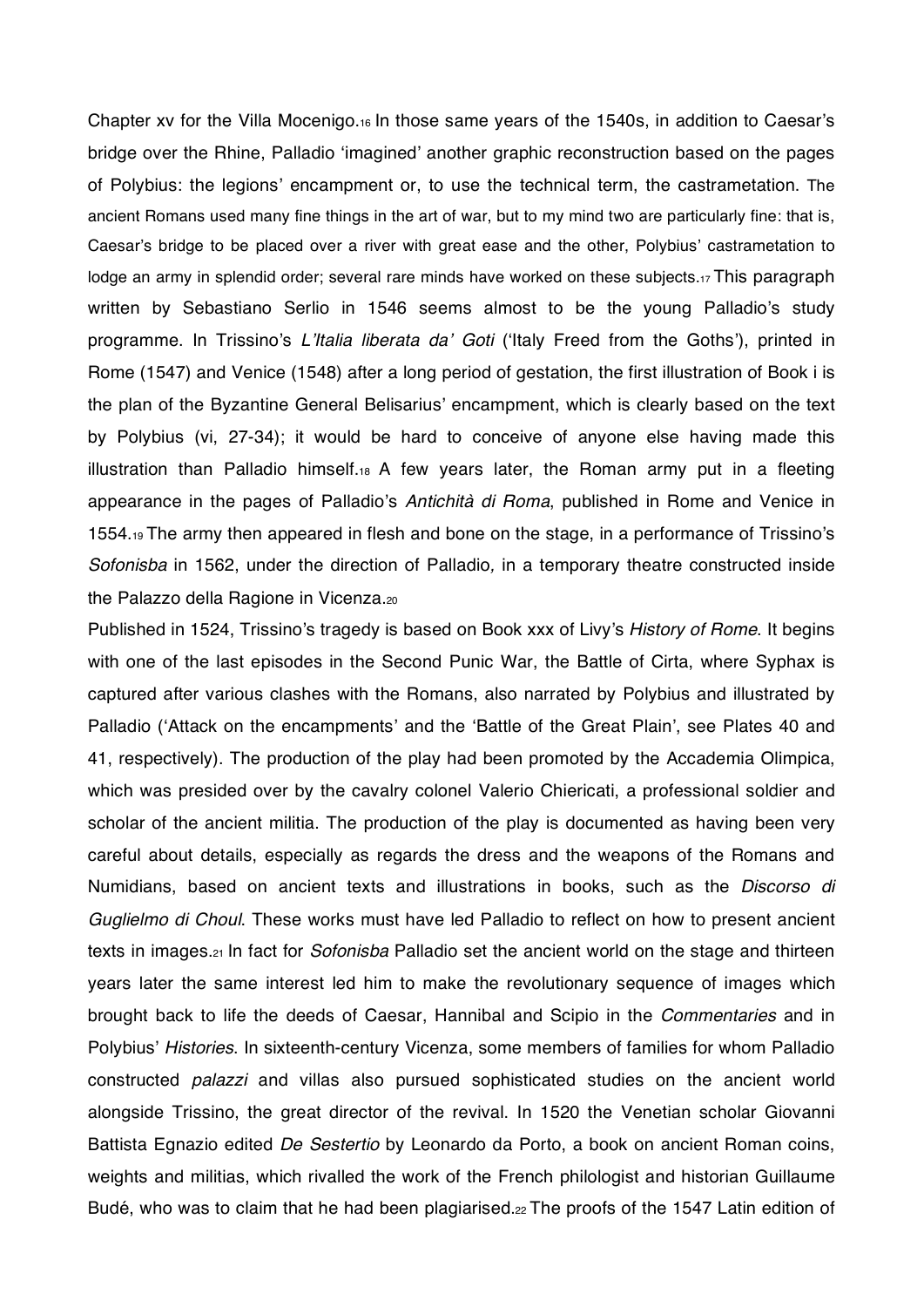*De Sestertio* were personally corrected by Gianalvise Valmarana, patron and protector of Palladio.23 Giulio Barbarano, a cousin of Montano, for whom Palladio built a *palazzo* in the late 1570s, published a *Promptuarium* in 1567. This erudite study of Roman civil and military life included a large section with an analytical description of the army: from battle formations to the armament, recruitment and so on. Barbarano even went to so far as to criticise those who turned to late Latin sources, such as Gellius and Vegetius, who had described a different type of militia compared to that of Republican Rome, whose order was thought to be superior to subsequent ones.24 Montano Barbarano may well have discussed with his cousin Giulio the idea of decorating his *palazzo* with the feats of Scipio, especially given that Giulio had expressed his love of Livy several times in the *Promptuarium*.25 In the sixteenth century, the work of the 'professional' scholars took place in a general climate of enthusiasm for reexploring ancient Roman history. The aristocracy, but also other social classes, baptised their children with the names of illustrious ancient men and women – Silla, Leonida, Scipione, Zenobia, Porcia, Deidamia – much more often than in any other Veneto city at the time. They also had themselves portrayed dressed up as ancient Romans on the façades of their palaces. This was the case with Iseppo and Leonida Porto<sub>26</sub> and the patron of the Palazzo Garzadori<sub>27</sub> while the members of the Accademica Olimpica had statues of themselves in Roman garb set on the stage of the theatre whose construction they had helped finance. Others may simply have been totally engrossed with the ancient world, as Fabio Monza was with the battle between the Jews and Romans described by Giuseppe Flavio, one of the sources cited by Palladio in the *Commentaries*: 11 March 1586. I did not leave home as I was inadvertently detained in reading Gioseffo's de bello judaico'.<sub>28</sub>

But the interest was not confined to wars in books. A cursory glance at the short biographies of illustrious citizens published in Book ii of Giacomo Marzari's Historia di Vicenza reveals how members of the Vicentine aristocratic houses were engaged in the quest for glory on the battlefield in the Italian Wars, in the service of the Pope, Spain or France. Of the seven sons of Leonardo da Porto, the author of *De Sestertio*, at least three became professional soldiers: the firstborn Giovanni fought at Vienna, in France and in Piedmont; Lodovico was also at Vienna, and then followed Charles v to Tunis, and eventually died in Piedmont at the age of 20, 'slain by an arquebus shot to the immense grief of the whole Imperial Army'; Pietro, who served under Guidobaldo della Rovere, fought the Turks, defended Cuneo when besieged by the French and also died in battle 29

### **Caesar's Commentaries, 1975**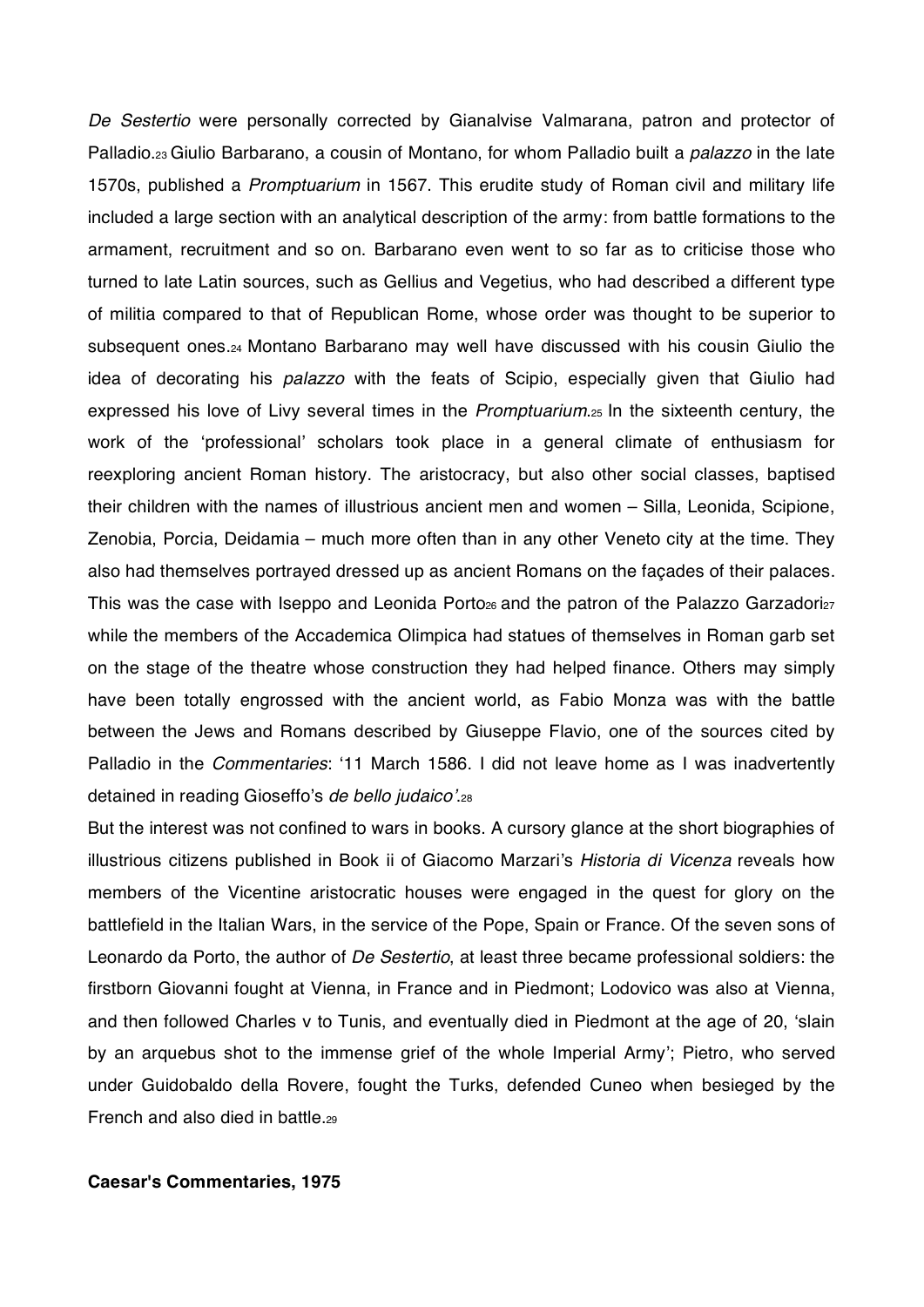In 1575 the Venetian publisher Pietro de' Franceschi printed a book entitled *Commentari di Caio Giulio Cesare, con le figure in rame de gli alloggiamenti, de fatti darme, delle circonvallationi delle città e di molte altre cose notabili descritte in essi, fatte da Andrea Palladio per facilitare a chi legge la cognition dellhistoria* (Commentaries by Caius Julius Caesar, with copper figures of the encampments, battles, circumvallations of cities and many other notable things described in them, made by Andrea Palladio to facilitate the reader's understanding of history').30 Pietro was the brother of and heir to Domenico, who had published *I Quattro Libri dellArchitettura* in 1570. 31 Palladio only personally applied for the copyright for the edition, however, in the last months of 1574. In the text he referred to the 'expense, vigils ... and labour' that he had invested in making the drawings and in writing the introductory texts.32 They were to form the core of the publishing operation. To an Italian translation published a decade earlier, and therefore free of copyright, Palladio added a lengthy study on the Roman army as an introduction and 42 etchings, which were inserted between the pages of the text. He took special care over linking up the words and images: on the upper left margin of each plate is one or more letters of the alphabet, also found at the *incipit* of the text beside the relevant passage. On the back of each etching, a legend lists the key places featured in the image and repeats the page number of the illustrated passages. Of the 42 plates, two show 'archaeological' maps of Spain and France at the time of Caesar. Five provide more specific explanations: the Roman encampment (+), the deployment of the legion and of the phalanx (2), Caesar's bridge over the Rhine (K), a section of 'French-style' walls, woven with trunks and plugged with stones (P), and a close-up view of the double trenches of Caesar's fortified camp at Alesia (V). The other 35 plates all feature battles and sieges, at times with several plates in sequence, as in the two stages of the battle of the river Axona (F and G) or the three stages of the siege of Alesia (T, X and Y). In other cases, such as the plate on the Battle of Bibrax (C), three successive stages of the battle are set side by side in the same picture. In two cases the images focuses on views of the city: Brundisium (BB) and, especially, Alexandria (GG). The fact that it was Palladio who applied for the copyright of fifteen years implies he played an active role in the overall publishing project and also that he made a joint investment with the publisher.33 The work is revolutionary in terms of the way it presents readers with an ancient text previously only basically enjoyed in written form. In 1513, in editing the publication of Caesar's *Commentaries* for Aldo Manuzio, the Veronese architect Fra Giovanni Giocondo had included six images in the text: a map of France, the sieges of Alesia, Uxellodunum, Avaricum, and Massilia (Marseilles) and a reconstruction of the bridge over the Rhine.34 Inspired by Fra Giocondo, Palladio not only increased the number of plates six-fold but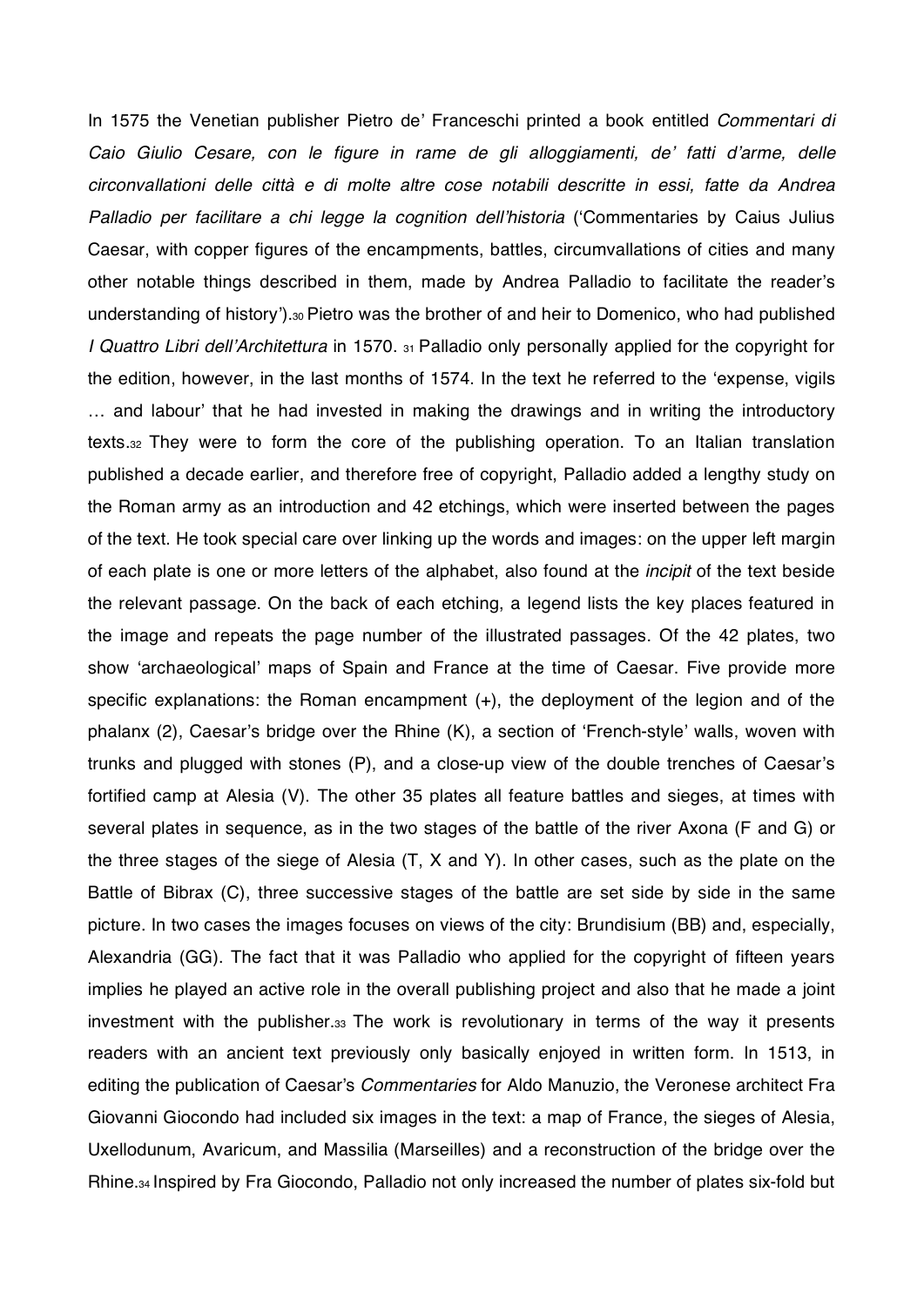thanks to the vividness of the etchings, the bird's-eye view perspectives and the decision to include double page illustrations rather than insert them in the text, readers could enjoy the series of Caesar's deeds and the theatres of war in a way which today we might call 'cinematographic', and which was truly unprecedented at the time. Jacopo Strada's version of Caesar's *Commentaries* was published in Frankfurt in 1575 and, therefore, around the same time as Palladio's work. It thus enables us to make a useful comparison between two editorial approaches which, however, reveals the superiority of Pallado's work.35 Strada's son, Ottavio, was of a completely different opinion. As Fiore mentions in his essay in this book, in 1574 Ottavio wrote to his father: I know ours will be finer than that of Palladio: we may still be able to obtain a better market than his.' Strada's *Commentaries* followed the conventional method for illustrated books of inserting the images within the written page. Palladio tried out a new method in the *Commentaries*, whereby the pictures are like a parallel text interlocking with the text of the ancient writer. Strada's book had to be read, whereas Palladio's work could be viewed.

## **The Purloined Plates**

Given they were reprinted in 1598 and 1619, the *Commentaries* of 1575 must have been something of a publishing success, also because Palladio immediately began work on a new venture, an illustrated edition of Polybius' Histories.<sup>36</sup> But his death in August 1580 halted the production process and the work disappeared without trace, giving rise to an intriguing, paradoxical story that lasted over four centuries. The tale of the rediscovery of Palladio's Polybius begins in 1977, when the great historian John Hale mentioned finding in the British Library in London an unusual copy of *Polibio historico greco. DellImprese de Greci, de gli Asiatici, de Romani, et daltri*, published in Venice in 1564. Unlike all the known copies of this work, in this exemplar someone had inserted 43 etchings and six sheets with a manuscript introduction. On the *retro* of 35 of the 43 etchings, there were handwritten legends referring to letters of the alphabet found in the images, plus a brief comment on the scene depicted. Although Hale did not identify Palladio's hand anywhere in the manuscript, he realised that it was his unpublished illustrated edition of Polybius. This was a brilliant piece of guesswork by the historian, who, alluding to Edgar Allan Poe's The Purloined Letter, observed that the lost Palladian materials were actually in the most obvious place – inside an edition of Polybius – and that's why they had been overlooked for such a long time.37 In fact the story of how this edition of Polybius arrived at the British library is so unusual that perhaps alongside Poe, we should also ask for help from one of Jorge Luis Borges' librarians. The news of the existence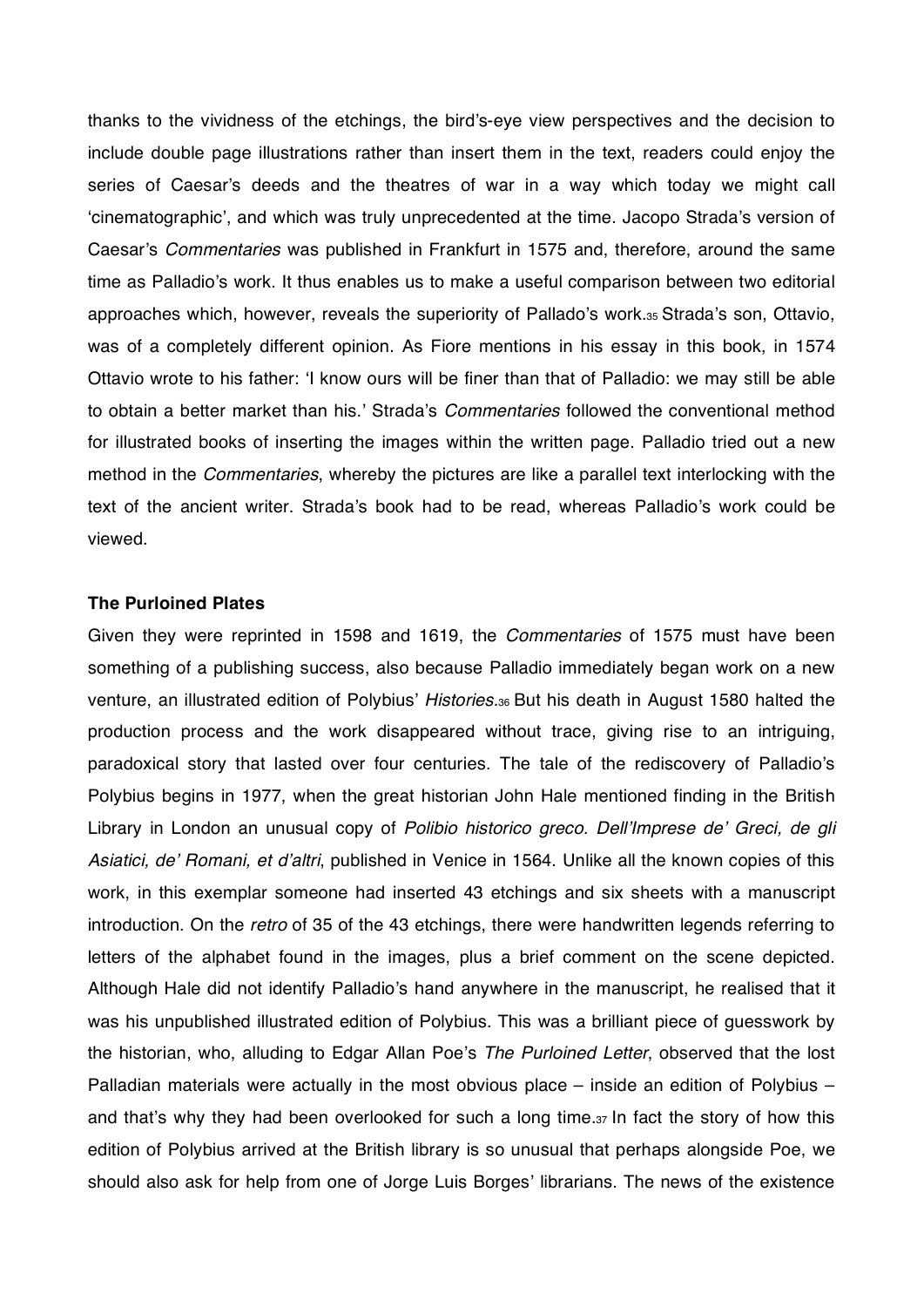of a work by Palladio on Polybius had become public in 1749, when the Vicentine Count Giovanni Montenari published the *Vita di Andrea Palladio scritta da Paolo Gualdo* (Life of Andrea Palladio written by Paolo Gualdo') in the second edition of his book on the Teatro Olimpico in Vicenza.<sub>38</sub> Apart from Vasari's 'life' of Palladio of 1568 and Marzari's brief 'medallion' of 1594, Gualdo's work was thus the earliest known biography of the architect. As a Vicentine, Gualdo (1553-1621) had very probably met Palladio and is known to have been a friend of Palladio's professional heir, Vincenzo Scamozzi. Drafted in 1616, Gualdo's text remained in manuscript form and in the early eighteenth century it was owned by the erudite Venetian Apostolo Zeno, who had kindly allowed it to be published by Montenari. In the biography, after praising Palladio's edition of Caesar's *Commentaries*, Gualdo adds:

He [Palladio] similarly did some very worthy work on Polybius, dedicating it to Francesco, Grand Duke of Tuscany, who showed he was very fond of it.39

Awareness about the existence of Palladio's Polybius grew a few years later, not so much due to Gualdo's biography as to a summary of it which Apostolo Zeno included in his Annotazioni *alla Biblioteca dellEloquenza italiana* by Giusto Fontanini. The book with the annotations was published posthumously in 1753, three years after Zeno's death. In his commentary under the entry on the *Quattro Libri*, Zeno had written:

He also worked on and wrote about Polybius, and his work, which I believe to be unpublished, was well received by the Grand Duke Francesco de' Medici, to whom it was dedicated.

This text prompted Francesco Algarotti to publicly regret the loss of Palladio's Polybius:

How I wish that Signor Temanza, with all the diligence he brings to bear on scholarship, could have rediscovered what Palladio wrote on Polybius: our very learned Zeno mentions this work in his *Annotazioni alla Biblioteca del Fontanini.*<sup>41</sup>

In 1762, this information was also provided by Temanza in his life of Palladio, without, however, adding any fresh clues.42 I have pedantically listed these texts because the surprising thing is that the greatly sought-after 'wanted person' – Palladio's Polybius – was actually in Venice itself at the time. Indeed, the book was preserved in the library of the art collector and dealer Consul Joseph Smith, who was not only a potential 'witness' well known to all the 'investigators' but also a founding father of eighteenthcentury Palladianism. As Stephen Parkin recounts in detail in this book, the Polybius had actually been in the Smith collection at least since 1751, and only arrived in London in 1762-1763, when the collection was sold to George iii. Smith was clearly unaware that he owned the unpublished Palladian work, which is somewhat baffling to say the least, given the visual affinities between the Polybius plates and those in Caesar and the fact that the link between the two works is also stressed in the manuscript introduction to the Polybius: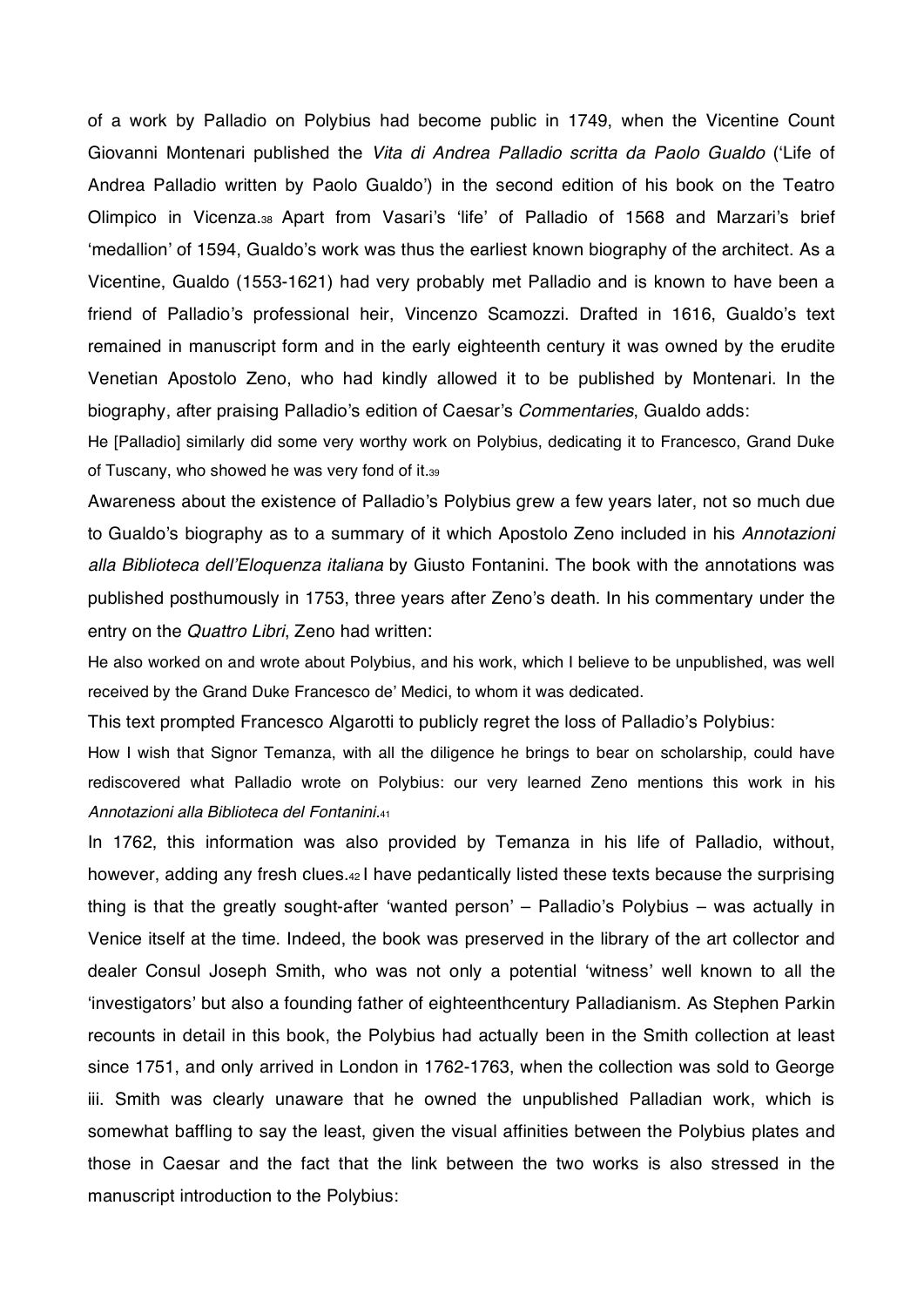Having dwelt at length in Caesar's Commentaries upon the Roman way of drilling soldiers, and how their armies were positioned and ordered in battles and combats, and having representing in drawings all those circumvallations, orders, armies and all those deeds achieved and described after Caesar himself, I now believe that it would be pointless to repeat similar things, so I will move on to another matter…

Arguably Smith and his friends must have thought that the unpublished Palladian work was a manuscript and did not expect a printed text, but in any case, the Polybius' 'bad luck' did not stop here. At the end of the eighteenth century, the Royal Librarian Frederick Augusta Barnard identified Palladio's authorship of the volume and included it as such in the printed author catalogue in the King's Library. But this information was omitted in the subsequent general catalogue, and the volume remained anonymous until Hale's discovery. Even more further surprising developments were to ensue. In the meantime, while Palladio's Polybius was engulfed in a sea of papers in the King's Library, new clues came to light in Vicenza. In 1845 Antonio Magrini definitively demonstrated the existence of the Polybius. He published a document of 1588 in which Silla, Andrea's lastborn son, gave a proxy to his brother Marcantonio so that he could proceed with the sale or hire 'of the *designa in ramo* [probably copper printing plates], figured and set by the said Excellent Signor Andrea on the History of Polybius'.43 Together with this document, Magrini published a letter of 18 January 1579 [Venetian Calendar = 1580], $44$  in which Palladio thanked the Grand Duke of Tuscany for having agreed to give his patronage to the book of Polybius. But here, too, there is nothing straightforward. In fact the letter itself bears the date 1569 and it is not clear what Palladio is thanking the Grand Duke for. This was no obstacle to Magrini, who cleverly solved the puzzle and highlighted the various links between Palladio and the Medici: his admission to the Accademia Fiorentina del Disegno (created by Cosimo himself ) in 1566; the dedication to Cosimo in the last volumes of Trissino's L'Italia liberata da' Goti; and the marriage of Cosimo's son, Francesco de Medici, to Bianca Cappello, the niece of Giovanni Grimani for whom Palladio had designed the façade of San Francesco della Vigna.45 In 1977, as we have seen, John Hale identified the copy of Polybius thanks to his knowledge of all the key elements. But then nine years later there was another surprising twist to the story. The Florentine antique bookseller Gonnelli put up for sale a copy of Polybius of 1564. This book contained the same 43 plates and the same manuscript introduction as the London edition, plus a dedicatory letter by Palladio to the Grand Duke of Tuscany, Francesco de Medici, dated 15 September 1579.46 What then was this copy? The main difference between the two copies is that the Florentine version is written wholly by one hand – identified by the Florentine antiquarian as that of Silla Palladio – and that there are legends on all 43 plates. Lionello Puppi, who examined the copy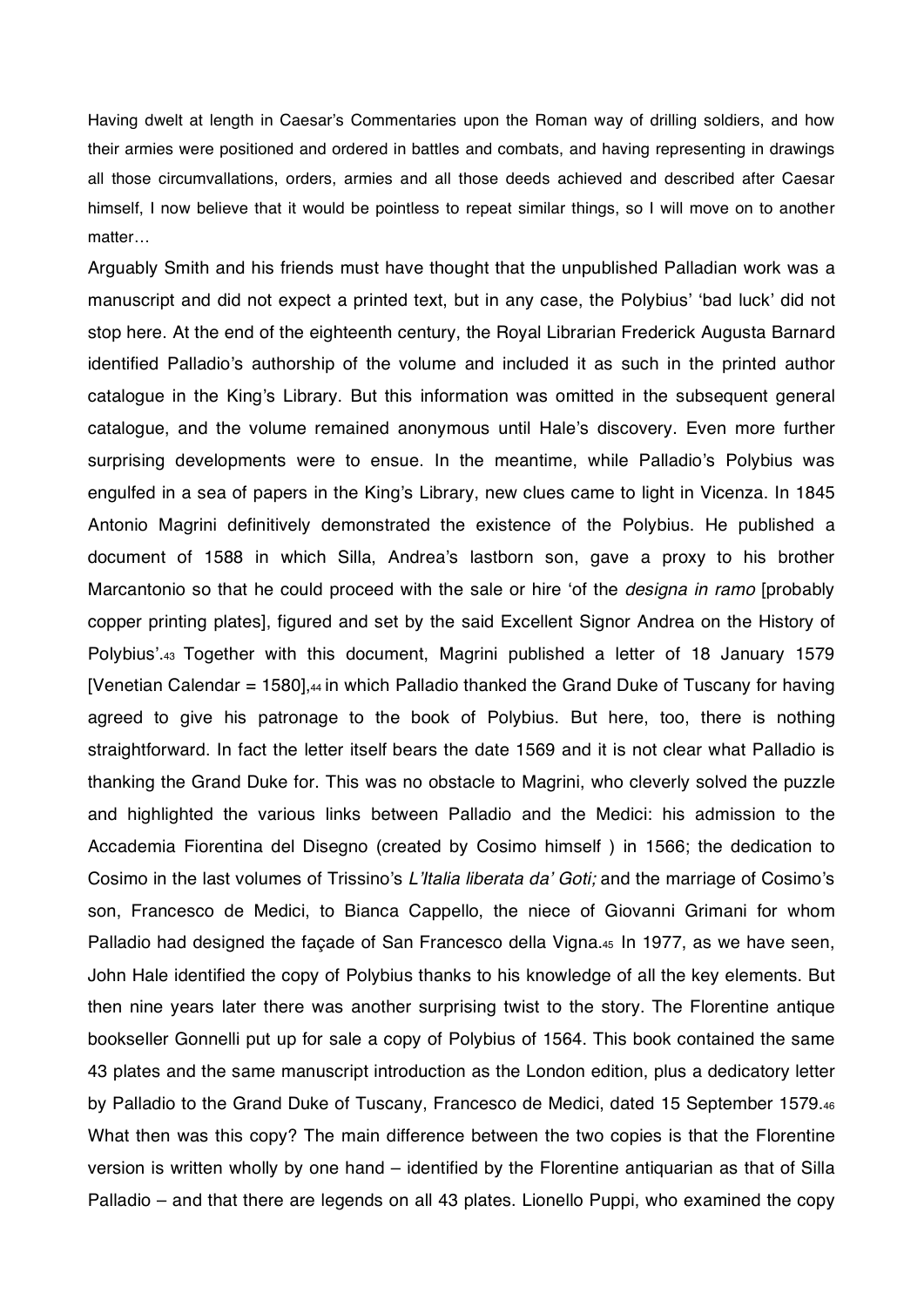before it was sold to a private collector, was also persuaded that the manuscript parts were autograph Silla Palladio. On the basis of the fact this exemplar was more complete and of the 'extraordinary freshness' of the etchings, he then suggested it was the original mock-up of the edition and that the London exemplar was thus a 'copy arguably made for precautionary reasons at the end of the sixteenth century or in the early seventeenth century'.47 In keeping with the intriguing nature of the story, another twist came during the preparatory studies for the Palladio exhibition of 2008. On checking the British Library Polybius again, something which had previously eluded everyone's attention came to light: i.e. the volume contains 29 autograph interventions by Palladio. In the legend of the etching inserted between folios 200 and 201 he corrects the copyist's mistake of 'Asdrubale' (Hasdrubal) to 'Anibale' (Hannibal) and on the top margin of 28 of the 43 plates he indicates the pages in which the plates are to be inserted, starting from the first, to be added after 'carte 13', up to the last which was to go after 'carte 537'.48 On comparing the Florentine and London exemplars, we note firstly that although both have the same 43 plates, the quality of printing is poorer in the London exemplar, not so much in terms of the vividness of the images as the care taken over them: the plates are placed irregularly on the sheet and have some lacunae and abrasions. Secondly, in the English exemplar the 28 plates with Palladio's indications of where they are to be positioned have legends written by a sixteenthcentury hand, which we will call 'A', while of the remaining fifteen, six have legends written by another uniform hand, 'B', one by the same hand as the Introduction, 'C', and eight plates have no handwritten additions. Moreover, as regards the positioning of the illustrations in the body of the book, only 36 of the Florentine plates are inserted in the same position as in the English edition in which they all relate logically to the text. Of the seven in different places, one is brought forward by nine pages, five are placed two pages later and the last is in a completely different position, over 400 pages later (despite the fact that the British Library exemplar has Palladio's indications for their position; see the *Comparison* in the Appendix). The language of the legends and the short summaries is slightly different in the two exemplars. In the Florentine exemplar all the corrections made on the London manuscript have been added, some dialect turns of phrase have been eliminated and on the whole greater care seems to have been taken over the written language. The most plausible hypothesis is, therefore, that the English exemplar was the working copy used personally by Palladio to edit the work. The Florentine manuscript, on the other hand, appears to be a 'fair copy'. But why was it made? Given the mistakes in the positions of various etchings, it could hardly have been used for editing purposes. Lionello Puppi suggested that Palladio may have sent it to Francesco i with a member of the Venetian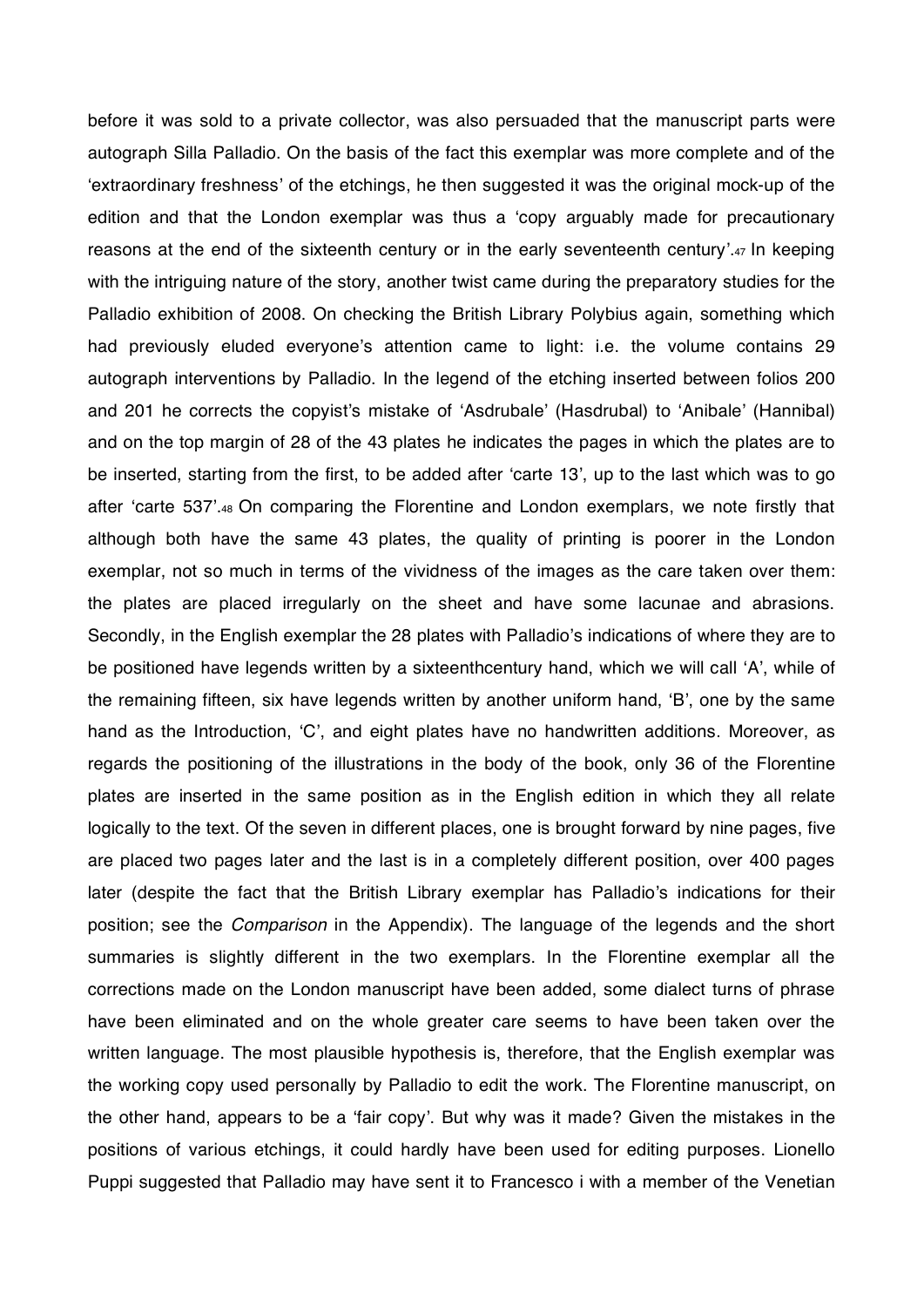delegation, which went to Florence for the wedding of the Grand Duke and Bianca Cappello in autumn 1579.49 More recently Amedeo Belluzzi has corroborated this idea by suggesting that Palladio himself was a member of the delegation.  $50$  The idea of the fair copy is very attractive, but it fails to explain why a certain embarrassment comes through in Palladio's reply in the letter to the Grand Duke published by Magrini. It is as if he was in difficulty for not having completed the work, whereas the Florentine exemplar is basically complete.51 One possible answer is that Palladio was worried about the printing schedule: although the text was ready in terms of its contents, it would have to be typeset again to add the cross references to the images. In the case of the *Commentaries* of 1575, they are found both in the margin of the illustrated passages and in the body text at the *incipit*.

In any case we must conclude that not even the English exemplar can be considered the final stage of the mock-up, given that the position of the insertions often differ in the two editions and the fact that the texts for as many as fifteen legends are missing. Moreover, in the English copy different kinds of paper are used. As Sara Mazzarino remarks in the Appendix to this book, at least seven illustrations with no additions by Palladio were printed on heavier paper and may have come from a different print run. Very recently new elements have emerged with the rediscovery of a third copy of Palladio's Polybius among the Rare Books of the New York Public Library.52 This copy was acquired in 1785 by John Peachey, later Lord Selsey, a collector and connoisseur of Italian art who, in an annotation on the volume, reveals he was aware of Palladio's authorship of the engravings:

This book is very scarce. Cost nine pounds AD 1785; only one copy known, that is in the King's Library; its value arises from Palladio's prints.'

In this copy there are only 40 etchings (plate numbers 3, 8 and 41 are missing compared to the British Library copy), all printed on very thick paper, similar to the heavier paper identified by Mazzarino in the British Library copy. None of the etchings have Palladio's autograph additions, although all do have the hand-written indication of the precise position in a copy of the 1564 Polybius. The plates have been inserted inaccurately, however, with several misinterpretations of the hand-written indications, almost as if they had been added some time after the etchings had been printed. As we mentioned, in 1588 the copper printing plates for the etchings were probably still in the hands of Palladio's sons. Thirty years later, in July 1618, the French scientist Nicholas-Claude Fabri de Peiresc (1580-1637) made a surprising request to the Paduan antiques scholar Lorenzo Pignoria (1571- 1631).<sub>53</sub> In a long letter discussing books, drawings and antiquities, he asks his friend to send him the recently published new editions with commentaries of *Immagini degli Dei* by Cartari (Padua 1615) and *Emblemi* by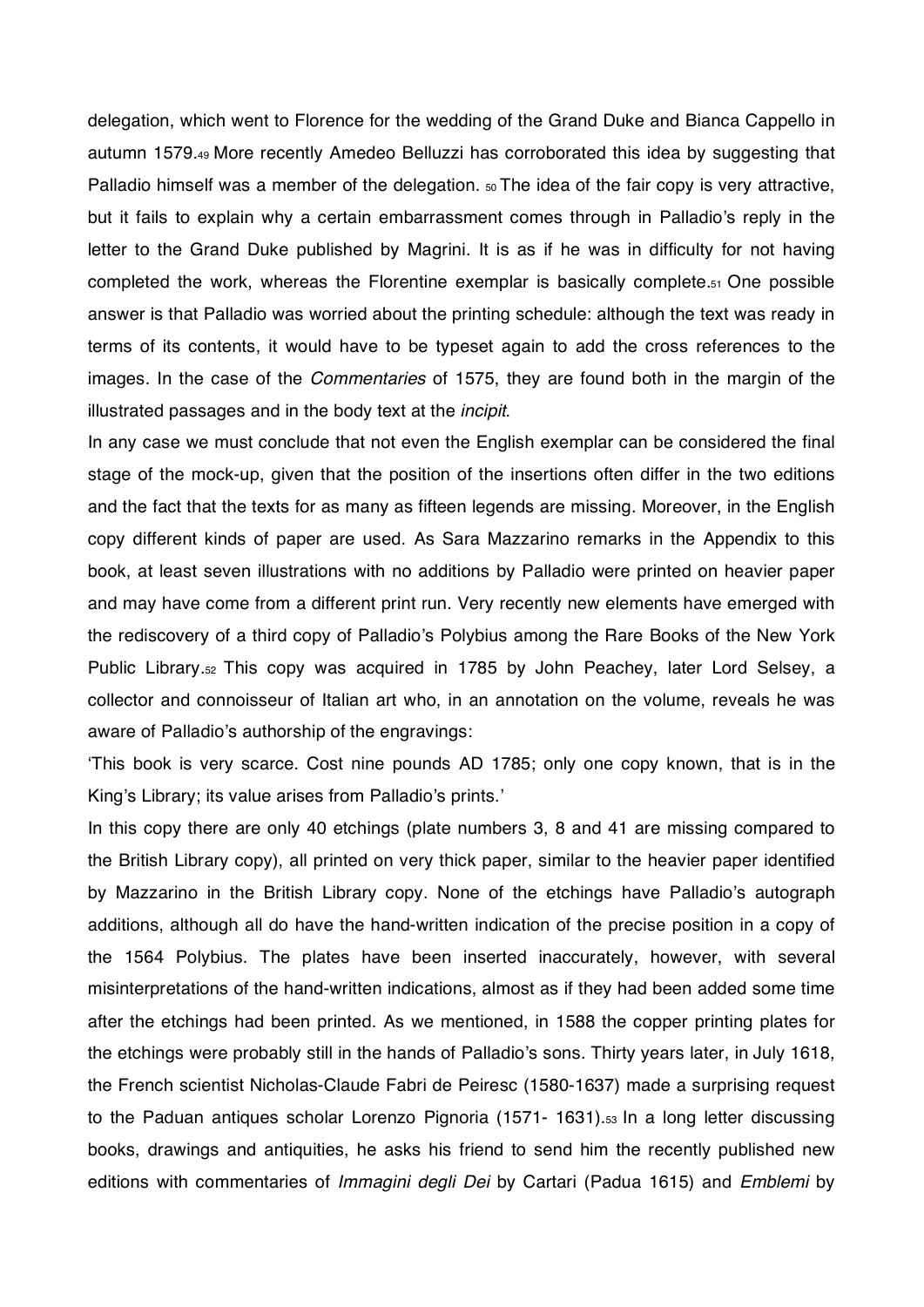Alciato (Padua 1618), together with a copy of Alvise Cornaro's, *Discorsi* (Rome 1616), Caesar's *Commentaries* and a work by Palladio on Polybius:

I beg you to put in unbound copies of your Cartaro and your Emblemi by Alciato and one of Luiggi Cornaro il vecchio with Palladio on Caesar and on Polybius.54

In the letter Peiresc often refers to their mutual friend Paolo Gualdo, who was well acquainted with Palladio's Polybius and must certainly have informed the two antiquarians about it.55 Given the context of the letter, Peiresc could hardly have been inquiring about the copper plates, but was more likely referring to a specimen copy, or to a new reprint of the etchings. We know very little of the details of the production process of the second edition of Caesar's Commentaries of 1598, or the third, which was printed in 1619, the year after Peiresc's letter. Given that all the books requested by the Frenchman from his Paduan friend were new publications dating from 1615 to 1618, Peiresc might have had an inkling that a new edition of the two Palladian works on warfare was in the offing. But this later only turned out to be the previously published text, reprinted in Venice by Niccolò Misserini.

## **Andrea Palladios** *Polybius*

Palladio conceived of the illustrated Polybius as a continuation of the *Commentaries* of 1575 – a second volume in an ideal series. The two works share the same editorial logic, with an 'atlas' of images inserted between the pages of the text, and the same effective number of plates and method of drawing and etching them. The link between the two works is underscored in the manuscript introduction to the Polybius, where Palladio says that he wishes to move on to another matter' after the experience of the *Commentaries*, and in fact he goes on to deal with the cavalry. This decision was justified by the deeds of Hannibal, whose cavalry was his best arm. Palladio dedicates the first illustration to this subject, providing an image of the techniques of deploying the horses a giughi ['yoked' in rows], in *versi* [vertical lines] and other possible variations. In this case the image is one of the few illustrations which are purely explicative, and Palladio uses a set of symbols of small toy soldiers on horseback, inspired by Robortello's edition of Aelian (1552); Palladio was very familiar with this work, to which we will return later. At the beginning of the book of the *Commentaries*, Palladio had added his own long study entitled *Delle legioni, dell'armi e dell'ordinanze de Romani* ('Of the legions, the arms and the orders of the Romans'). In this study, in addition to Vegetius, Josephus Flavius, Aelian and Caesar, he often cites Polybius, referring to passages from Book vi on the composition and weapons of the army and Book xvii which narrates how the Roman legion was confronted by the Macedonian phalanx.56 The latter subject was depicted on the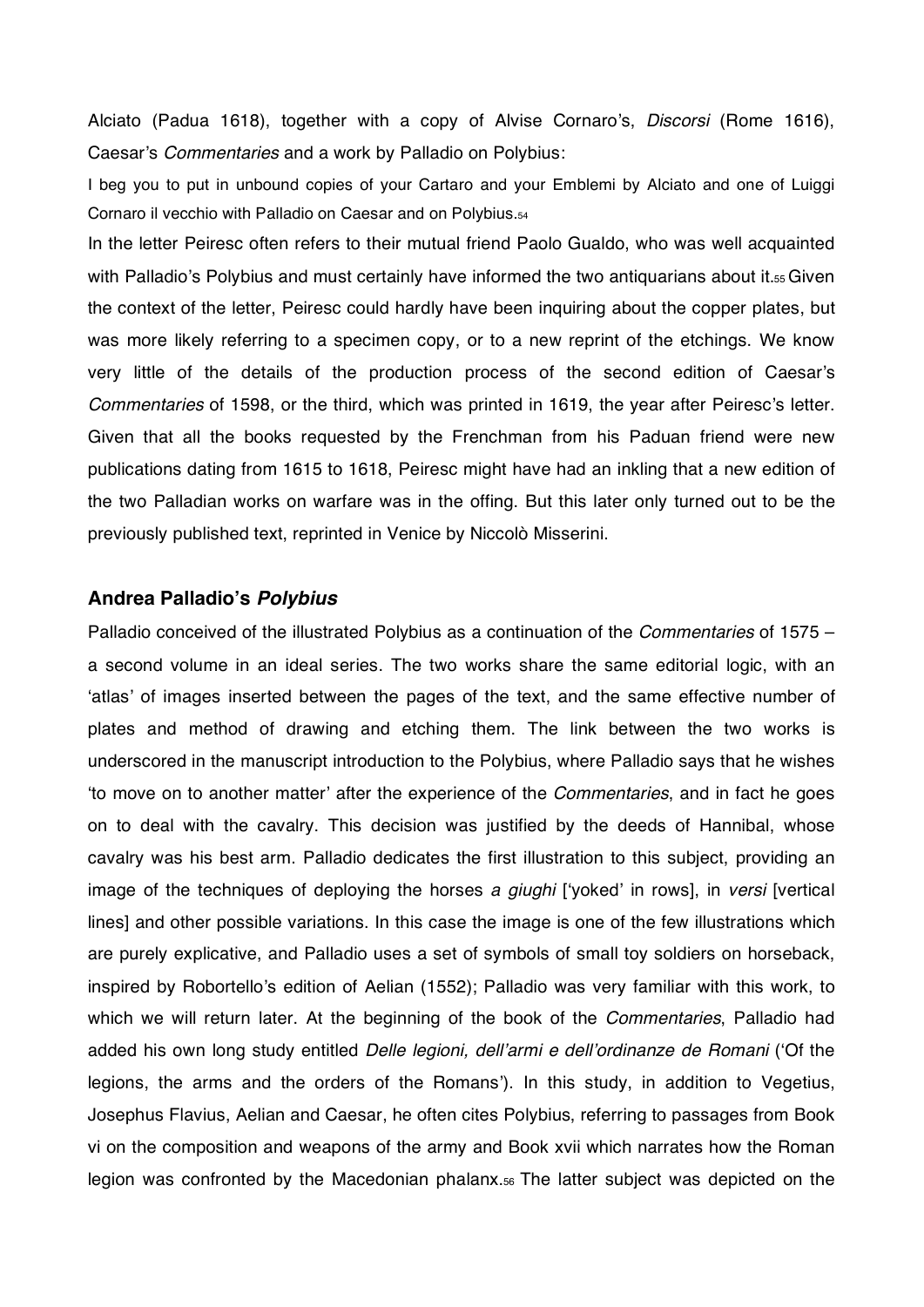plate marked '2'. Similarly, the plate on the castrametation, marked '+', was based on Book vi of Polybius. Palladio does not use the first plate again in the Polybius, but has no hesitation in using the second copper plate, on which the '+' sign of the *Commentaries* survives. On these grounds we can say that 42 plates were specifically made for Polybius, which is exactly the same number as the plates in Caesar. One interesting novelty is found on Plates 2 and 4 in the British Library Polybius,57 which are dedicated to the Roman quinquereme, as Palladio anticipates in his introduction:

because it seems that until now the form of the Quinquereme has not been shown according to the ways of the ancients, I similarly wished to set it out in drawing, again according to my opinion, but always submitting to better judgement, by exhorting anyone who so wishes to complete that which I may have omitted, and so make the truth known.

The reconstruction follows Polybius' text, which carefully describes the *corvus* invented by the Romans to grapple Carthaginian ships (i, 22)<sub>58</sub> and illustrates the battle of Cape Ecnomus (Plate 6). Palladio's caution in announcing his reconstruction of the quinquereme is very understandable. In fact he was taking part in a long-standing debate, which had involved historians and architects, such as Giuliano and Antonio da Sangallo.59

The first practical result of this interest had been seen in Venice: in May 1529, a quinquereme by the Humanist Vettor Fausto won a race against a narrow galley in the Bacino di San Marco.<sub>60</sub> A Greek teacher at the Scuola di San Marco, Fausto had built the prototype on the basis of his antiquarian studies. This was not the triumph of an isolated intellectual, but of a group of Venetian scholars and politicians convinced that knowledge of the excellent examples of the past would enable them to win the challenges of the present. They celebrated Fausto's success as a collective victory, and this comes through in a letter from Pietro Bembo to Andrea Navagero:

One can now also convince the uneducated that men of letters know how to do more than read or write, after Fausto… having never tried his hand at making galleys or ships or other forms of vessels, has now been seen making the Cinquereme as his first work, which was no longer not only so far from the customs but also the memory of men that no one could even have imagined how it should have been made… I say therefore that all men of letters must be greatly obliged to him. Because they can no longer be told, as they used to be in the past, 'go and stay in your study and in your letters', when discussing other things than books and inkpots, wherever they are.61

The letter is dated 1529, and thus belongs to Palladian prehistory. But the men close to Fausto, from Bembo to Navagero, and Giovan Giacomo Leonardi, belonged to a circle of which Giangiorgio Trissino was also a very active member, as well as men at arms like Mario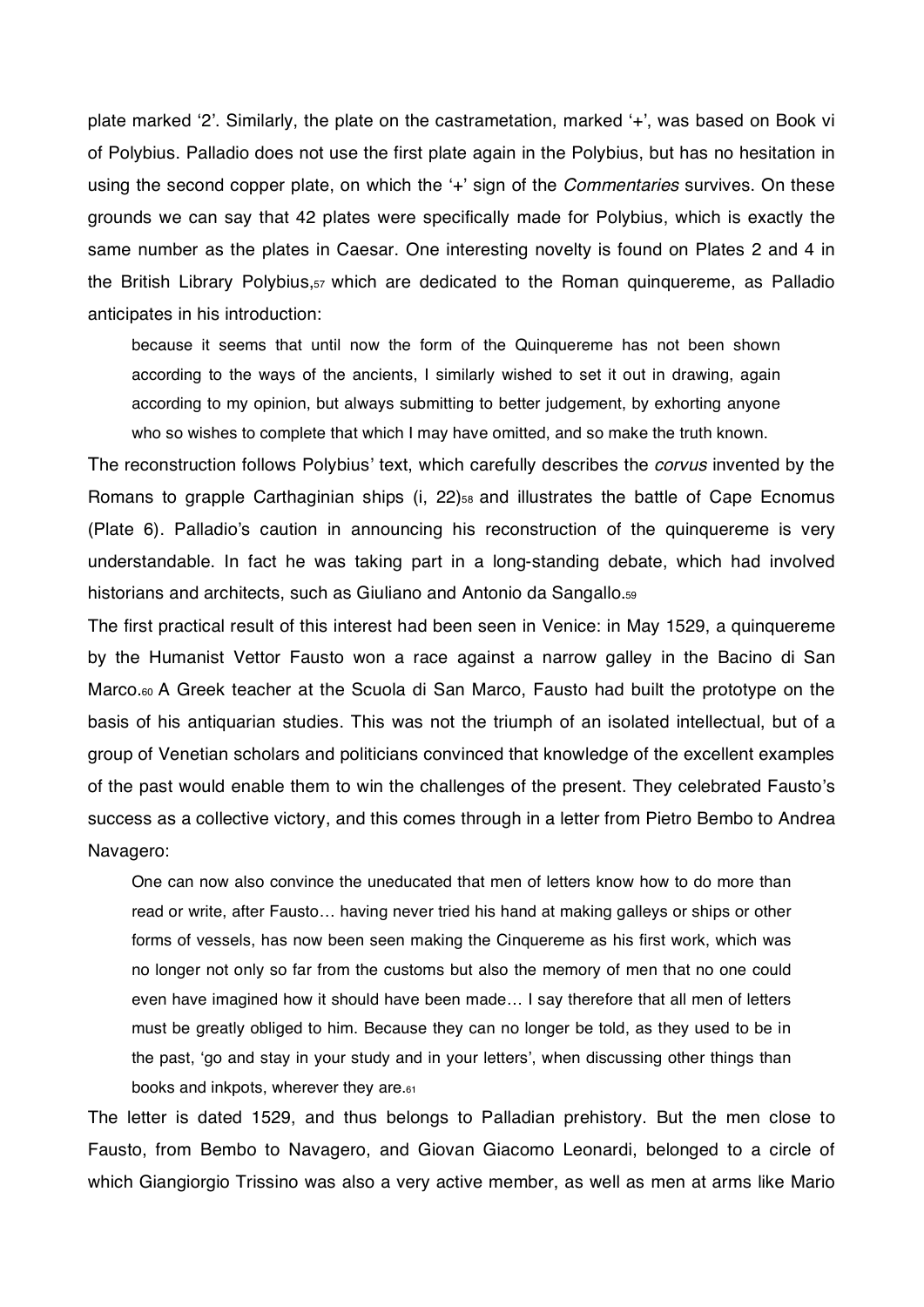Savorgnan or Valerio Chiericati, who looked for practical ways of applying the ancient orders to modern warfare.<sup>62</sup> Palladio's intellectual formation took place in this kind of milieu (also found elsewhere in Italy, as described by Verrier),<sup>63</sup> first in Vicenza, and then in Venice, and the illustrated editions of Caesar and Polybius were deeply influenced by his educational background. In his Polybius, Palladio presents two variations of the quinquereme. In Plate 2 he draws a plan of the deck and a section, which presupposes all the rowlocks were aligned on the same level. In Plate 4 he shows a view of the side of the ship and a section of another version, with the rowlocks arranged on five different levels. The technique of representation is very precise, producing a thoroughgoing ship design, comparable to the drawings of Alessandro Picheroni, the author of a manuscript *Disegni di architettura navale*, in the Biblioteca Marciana, which Ennio Concina considers to be the first naval designs in the strict sense in the European Renaissance.64 Palladio mentions having discussed with Picheroni the subject of wooden bridges with no piers in the water and the architect was also well known for the care he took over the carpentry of the complex roofs for his buildings.65 Evidence of his interest in naval carpentry is found in a letter of 31 July 1560, now in Budapest, in which he agrees to survey the large floating structure created to salvage a galleon which had sunk just outside the port of Malamocco.66 Daniele Barbaro also mentions Picheroni in the second edition of his Vitruvius (Venice 1567), in which includes a drawing of a fortified city by Picheroni to replace Palladio's illustration of 1556.<sub>67</sub> We must remember that in *De architectura* Vitruvius also deals with shipbuilding. In Book i, in explaining the concept of symmetry, he refers to the diameter of pillars in temples, and the space between two rowlocks on ships.<sup>68</sup> In Book x Vitruvius also dwells on ships while discussing siege machinery and raising devices. Many intellectuals tried out their architectural learning in these passages, from Giocondo to Philandrier, Rusconi and Barbaro.<sup>69</sup> Jacopo Contarini – Palladio lived in his house in Venice – owned a manuscript dated before 1570, entitled *Arte de far vasselli* (The art of making vessels'). This book including a description of the quadrireme, another of Fausto's inventions. Moreover, as *provveditore* (superintendent) at the Arsenale shipyards, Contarini corresponded with Galileo on the subject of the driving power of oars.<sub>70</sub> The ensuing 39 illustrations, on the other hand, are all 'stills' from Polybius' narrative. With the effectiveness of an atlas, they represent the sequence of war events which led to the Roman conquest of the Mediterranean dominion in the period from 220 to 146 BC. The theatres for the battles moved from Italy to Spain, Greece and as far as Asia Minor. Palladio's readers were thus able to see the reconstructions of cities that had been wiped out or greatly modified by time, like Thebes in Greece, New Carthage in Spain or Seleucia Pieria in Asia Minor, and also less exotic places,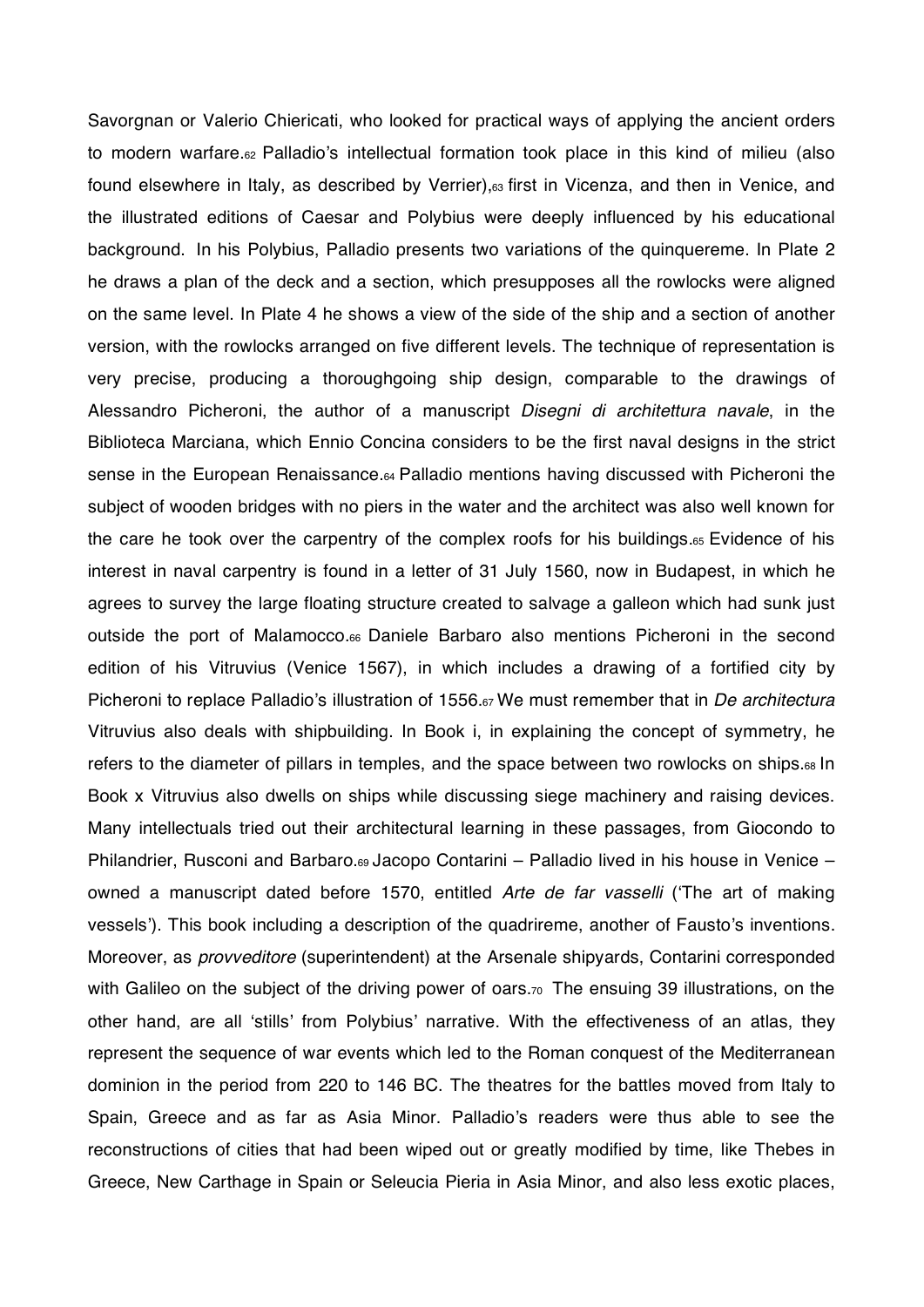like Taranto or Agrigento. Palladio chose the bird's-eye view for all the plates, which enabled him to describe the landscape and also to create compelling images. The cities can be understood in terms of their layout and geographical context, while the description of individual buildings is only sketchy. Palladio examines sites with the eyes of a military man, taking into account the orography and the defensive or offensive potential of each site, rather than with the gaze of a traveller interested in architecture or natural beauty spots. For the Italian cities – but also for those in Morea (Peloponnese) – Palladio could very likely have turned to printed images in atlases. Or, through his powerful friends, like Marcantonio Barbaro or Giacomo Contarini, he may have had access to the detailed manuscript equivalent of Google Earth housed in the reserved archives of the Venetian Republic, which held the maps and reports made by ambassadors, soldiers or travellers. A drawing of the Lisbon area during the siege of 1580 provides a good example of the kind of sources Palladio could have had access to: it was sent by Stefano Angarano, the son of Giacomo, dedicatee of the *Quattro Libri*, to Giacomo Contarini, begging him to show it to Palladio, who was living in Contarini's house at the time. $71$  On comparing Palladio's images with contemporary cartography, one does not have the impression he took special care over the geographical context. The most faithful image is arguably that of Brundisium (included in the *Commentaries*), while the site of Tarentum is generic, and those of Lilybaeum (Marsala) and Trapani even more so. Palladio renders the features of the site (a rushing river difficult to ford, a steep hill that must be gone round or a slope slowing down the cavalry), at times also indicating the orientation in terms of the principal winds since it was useful in describing the military operations. He basically begins from Polybius' text and this often leads to varying results. Thus in the case of Thebes, when the description is minimal, the image is generic. In the case of Psophis (Plate 30), the result is slightly more accurate:

On its western side there descends a violent torrent, which, impassable for the greater part of the winter, prevents the citadel from being reached on that side… On the eastern side of the town flows the Erymanthus, a large and rapid river of which many fables are told by poets and historians. The said torrent falls into the Erymanthus to the south of the city, so that the third side is also very secure. Three sides of the city are thus surrounded and protected by the rivers, while on the fourth rises a steep hill: in addition to this, every part is enclosed by large excellently made walls.72

The descriptions of New Carthage (Plate 37)<sub>73</sub> and Seleucia (Plate 33) are much more effective. For the latter Palladio invents a system of stairways up from the markets to the acropolis based on the model of those at the Temple of Fortuna Primigenia at Palestrina: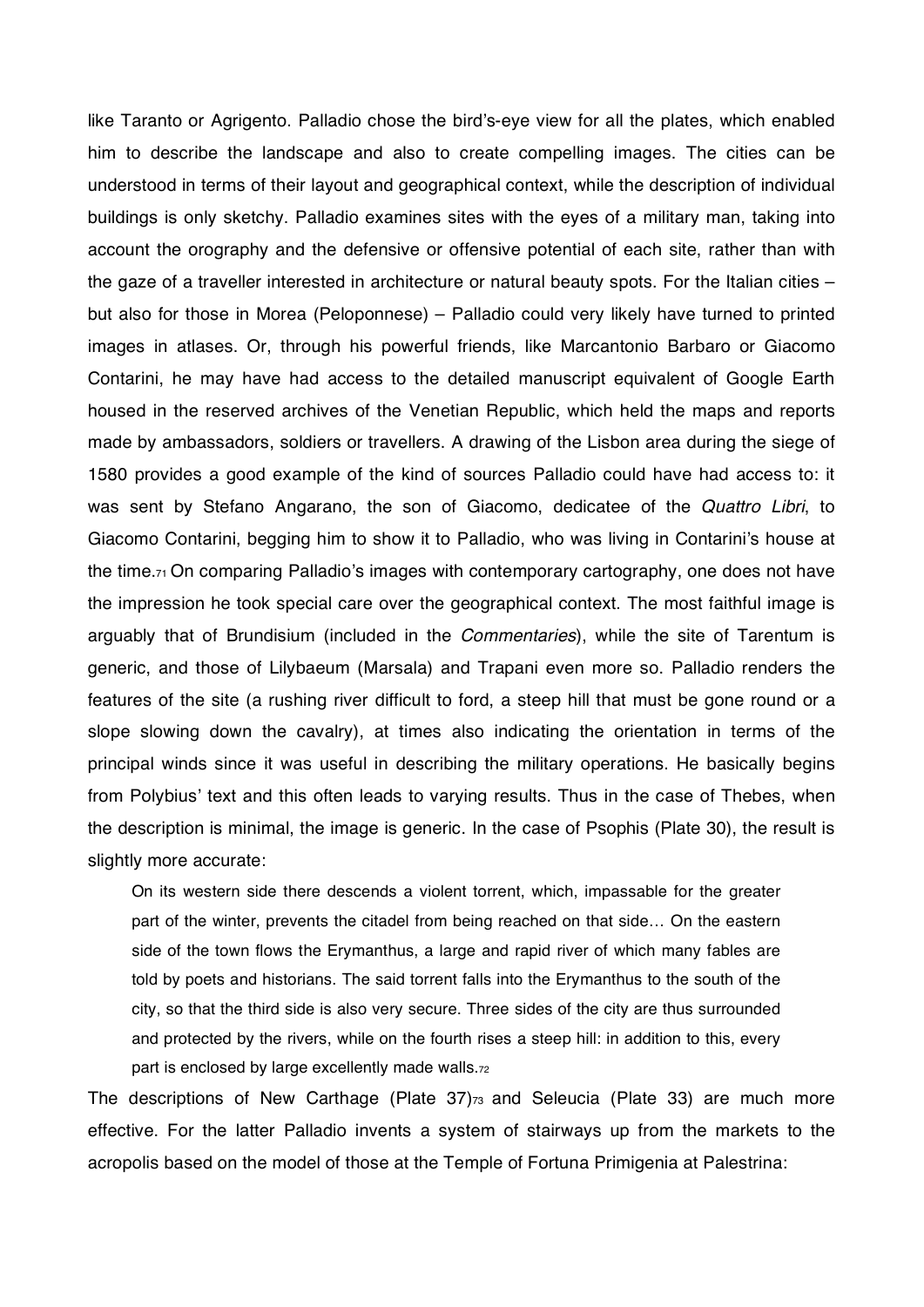The situation of Seleucia and the nature of its surroundings are as follows. It lies on the sea between Cilicia and Phoenicia, and below it is a hill called Coryphaeum, washed on its western side by the waters of the sea separating Cyprus from Phoenicia, but overlooking with its eastern slopes the territories of Antioch and Seleucia. Seleucia lies on its southern slope, separated from it by a deep ravine with no roads. The town descends to the sea and is surrounded on several sides by cliffs and precipitous rocks. Beneath the side overlooking the sea lie the markets and a suburb defended by very strong walls. The whole of the main city is similarly fortified by very secure walls. Beyond this, it is very well equipped with ships and all kinds of machinery. On the side looking to the sea there is only one entrance and a very steep one made by hand. Stairs are thus required for its ascent. Not far from the town, the river Orontes enters the sea.74

Agrigentum (Plate 5) is a special case because, although the image refers to the siege by Lucius Postumius and Quintus Mamilius described in Book i (Chapters 17- 19), Palladio takes the description of the city and its context from Book ix (Chapter 27):

It [Agrigentum] stands at a distance of eighteen stades from the sea, so that everyone enjoys its benefits. Because of the natural site and constructed parts, the walls are excellently fortified. The wall partly by nature and partly through construction is thus set on a steep ridge of rock. It is also surrounded by rivers, because on the southern side there flows a river with the same name as the town and along the west and south-west sides flows a river called the Hypsas. The citadel overlooking the town is south-east from it, being surrounded on its outer side by an impassable ravine and having on its inner side only one approach to the town. On its summit stand the temples of Athena and Zeus Atabyrius, as in Rhodes.75

Battles in the field account for the majority of the images. The principal subjects are the deeds of Hannibal, which feature in as many as fifteen plates, and of Scipio, which are described in four plates, while in the image of Zama, the armies of the two bitter enemies are both depicted. Two plates feature the battle of Cannae: the first shows the deployment of both sides in the field and the second is devoted to Hannibal's successful stratagem of luring the Romans into a pocket created by the apparent yielding of the Carthaginian line. In short, the illustrator's hand is always guided by the ancient text. Moreover, like Caesar, Polybius had personally visited many of the places described and for Palladio he has the value of a primary source. This idea is stressed in the introduction, as Palladio describes his efforts to represent faithfully Polybius words by:

going to great lengths to preserve all the sayings and words of this divine Historian [Polybius] so admirable in describing all the battles and all the sites of the cities,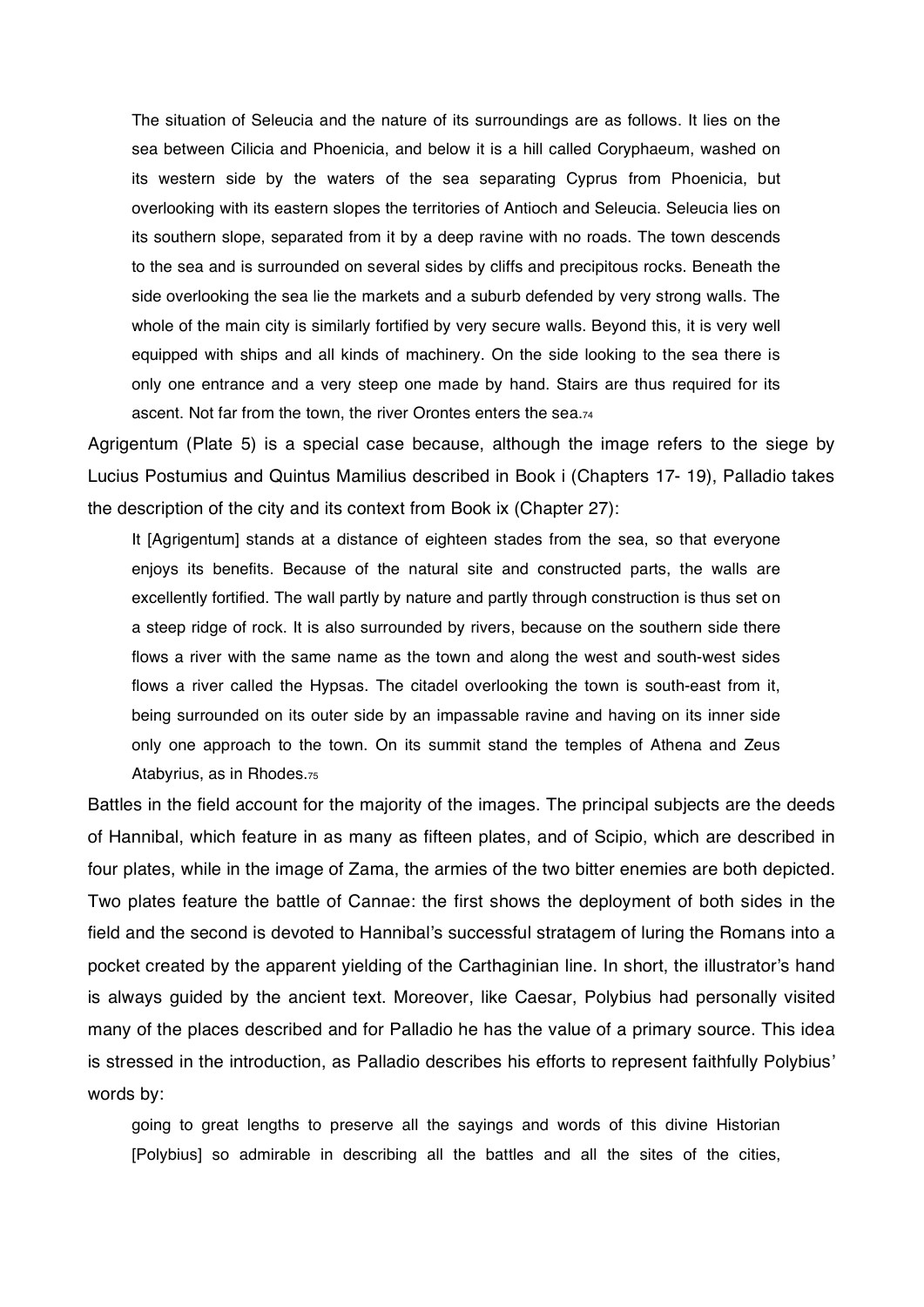mountains and rivers, having wished, as he himself says, to see all those places and also to speak of them with those men who were present during Hannibal's crossing of Italy.

In rendering cities and places transformed over the centuries, Palladio reconstructed the original buildings on the basis of the ruins, just as he had done in his drawings of the Roman baths.76 I feel a very telling comparison can be made between three views of Alexandria published in the same year (1575): the pedantic image in Jacopo Strada's *Commentaries*, the sixteenthcentury city and its ruins portrayed by Braun and Hogenberg in *Civitates Orbis Terrarum*, and the powerful view of the city at the time of Cleopatra invented by Palladio. Clearly Palladio does not simply take on the secondary role of the illustrator, but makes an academic contribution as a philologist. This was nothing new for an architect like Palladio, who in the late 1530s had worked on representing Vitruvius' words in images: 'I have described it as best I could understand it' is what he wrote alongside his reconstruction of Vitruvius' Monopteral Temple in a drawing from his early years.<sub>77</sub> What basically emerges in the Polybius plates is an 'antiquarian geography': the reconstruction of the scenes of the past. Palladio uses the tools and, when possible, the information from a particularly lively cartographic culture in Venice, but generates 'paper cities', close to Pirro Ligorio's reconstructions of ancient Rome, made also on the basis of antique coins, or the those of ancient Jeruslaem.78

### **Palladio and the Narrative of Battles**

Before the editions of Caesar and Polybius, no Italian illustrated text on war had ever used a kind of image which was both 'hot', i.e. dramatic for the reader, and 'cold' in terms of the effective hard facts. Palladio never shows the clashing of massed armies and the heroic deeds of the commanders, who are never recognisable in the images. In this sense his views are diametrically opposed to the 'painting of deeds', also when we consider the grandiose paintings celebrating Antiquity, such as Altdorfer's Battle of Issus or Burgkmair's Battle of Cannae.79 His choice of a specific viewpoint provides the best way of seeing the deployments of troops in the field and the orography of the site, which is of crucial importance in winning battles. Palladio shows us the architecture of the battle, almost its 'anatomy', we might say, alluding to the figures that Andreas Vesalius set in a landscape. This is an entirely different approach compared to that of the images of ancient battles which figurative artists were painting on the walls and ceilings of Palladian buildings, like the Battle of Zama (cf. Plate 42 in Polybius) or the attack on the Carthaginian encampment (cf. Plate 40) painted by Andrea Vicentino in the *salone* of the Palazzo Barbaran from 1580 to 1583.80

Palladio's 'film stills' for Caesar and Polybius, however, are also equally remote from traditional illustrations in books on war which, from Machiavelli on, represented military events with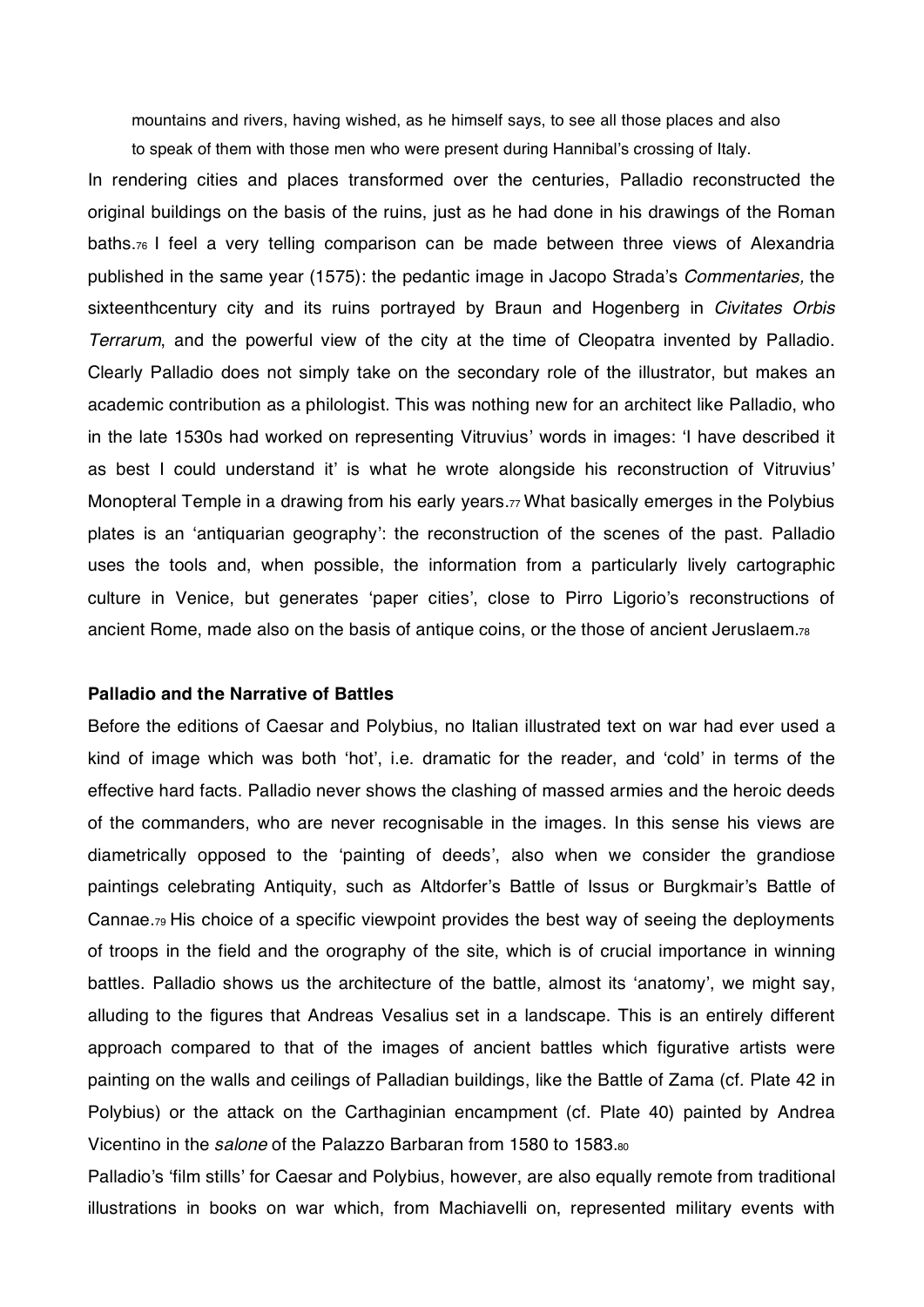symbols and diagrams, following the model of Aelian's text. $s<sub>1</sub>$  The figures illustrating Machiavellis *Arte delle Guerra* (Florence 1521) make use of a complex set of symbols, while a book published just before the Palladian revolution – *Il Soldato* by Domenico Mora (Venice 1570) – describes the battle of Pharsalus between Pompey and Caesar in such an abstract way that the page is more like a computer programmer's diagram. The illustration on the same subject in Caesar's *Commentaries* is quite the opposite of this kind of image. Where did Palladio learn to narrate battles in this way? There are several sources, but yet again the original model must be sought in his education alongside Giangiorgio Trissino. Palladio explains how he was introduced to the subject of the ancient militia in the preface to Caesar's *Commentaries*:

I learned the rudiments from signor Gio. Giorgio Trissino, a very learned gentleman, who to the many disciplines he had mastered had also added a perfect knowledge of this [discipline], as can be clearly seen in his Italia liberata.

Trissino's hefty neo-Homeric poem, *L'Italia liberata da' Goti*, had a very long gestation period. Palladio personally brought back some freshly printed copies from Rome to Vicenza in July 1547, to deliver them to Ciro Trissino, Giangiorgio's son.82 As John Hale remarks, Trissino's description of General Belisarius' battles against the Goths are based on a profound knowledge of the ancient tacticians' texts.83 In Book vi, for example, the officer Paulo illustrates to General Belisarius his troops' skills in manoeuvring, and his description is in fact a transposition of Aelian's Tactics:

They know how to form and change each phalanx, / they can make it oblique, transverse or straight, / they can make it into a wedge, into a rostrum, or inflected at the front / or behind or in a plinth or wholly inflected or curved; / and similarly the horsemen know how to form / into a square, rhombus, pendulum or egg.84

Similarly, the description of how General Belisarius organises his army, with the the various units, the hierarchy and weapons, comes straight from the pages of Polybius (vi, Chapters 21- 25).85 One passage in Book xii of *LItalia liberata* presents in dramatic form a formation described by Aelian:

Here the excellent captain halted, / and made all the Roman horsemen / immediately form a rhombus; / and he positioned himself at the top / in front of all the others, and on the right / he placed Aquilinus, and he placed on the left / Constantius and at the rear Trajan, / who looked to the city of Rome. / The Goths, who saw that order, / held their reins in hand; so that Gradivus, / who had assumed the semblance of Haldibald, / said this to Prince Fabalt: / Fabalt, go to Vitiges, and tell him / to come here to the rear and bring all the infantry; / tell him to make them into two phalanxes / that turn all the fronts against each other, / and that the space between one and another / is wide at the beginning and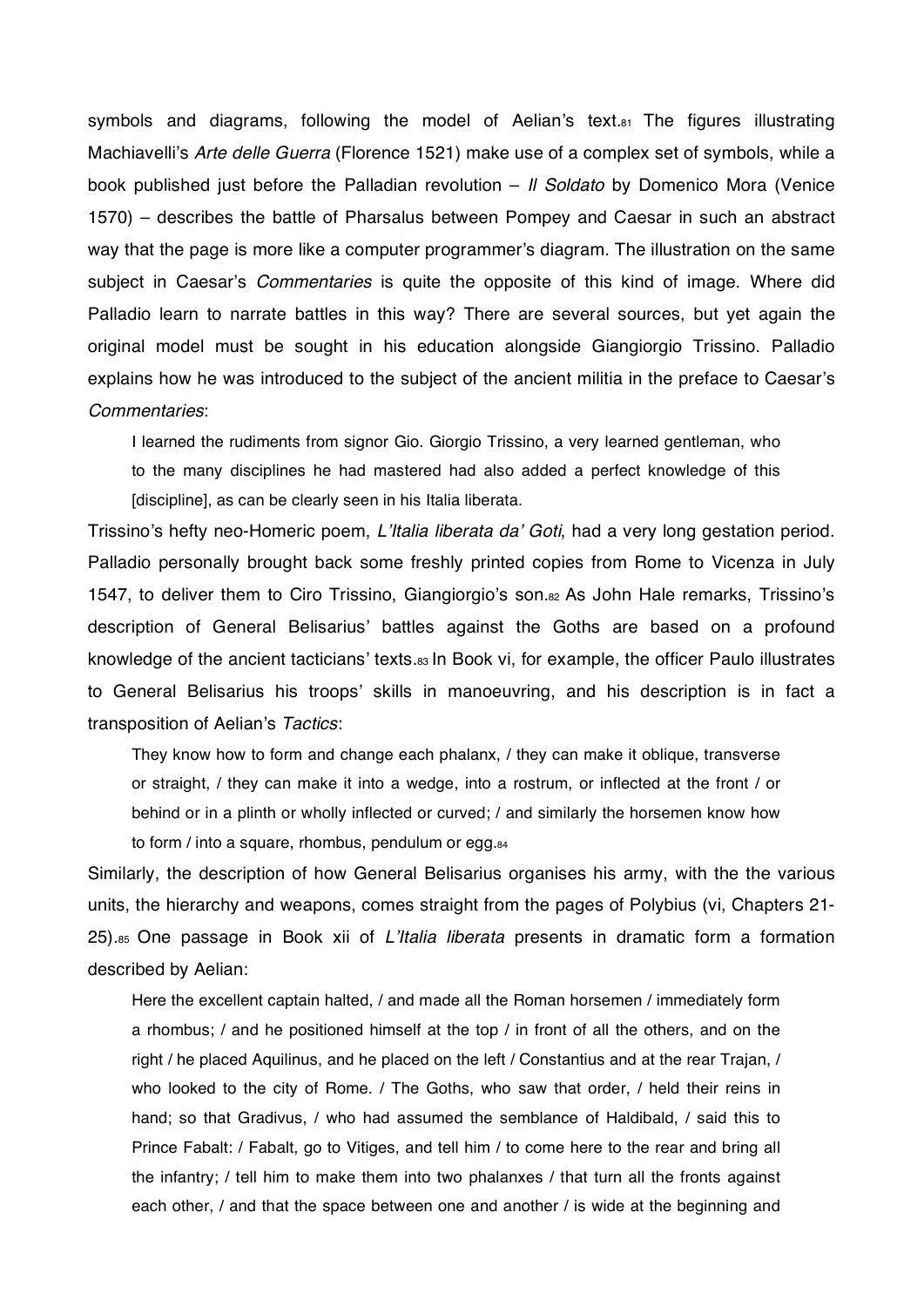narrow at the end / in the shape of a tailor's scissors / so that we can slay all / those horsemen ordered in a rhombus. / Gradivus said this; and the good Fabalt / did not hear those words in vain, / but went running towards the crowd / that had just crossed the bridge / and gave this embassy to his king, / who, on hearing it, called Serestes, / Rubicon and Wallia, his sergeants / and trusty heralds, and told them to quickly / put their men in formation / according to what the good Fabalt had said; / but they knew not how, they were ill versed / in the orders and the art of war: / so Gradivus, who realised this, / quickly set off to that place / and there he divided all the squadrons / and then ordered them in *giughi* and *versi* / in the twofold phalanx antistomus.86

The 'Phalanx duplaris amphistomus, occeps nuncupatur' comes straight from a page of Aelian.<sub>87</sub> Trissino thus give the ancient writer's text a narrative form, and the capacity to 'narrate' battles through images and not only diagrams is one of the new features of Palladio's Caesar and his Polybius. In 1552 a sophisticated double edition of Aelian (the original Greek with a Latin translation) was published in Venice, based on the manuscript in the Biblioteca Marciana, which had been studied by Trissino. The editor of the work, was Francesco Robortello (1516-1567), a Humanist from Udine and a member of the same Classicist circles frequented by the Vicentine aristocrat.88 For the first time the battalions of the letters of the alphabet found in earlier editions were replaced by groups of small figures of armies, making it possible to recognise the roles and weapons immediately: in the image of the 'twofold phalanx antistomus' we seem to see the battle described in *L'Italia liberata*. The Greek edition of Aelian of 1552 is dedicated to Mario Savorgnan (1513-1574), a distant relative and a very close friend of Giangiorgio Trissino.89 The dedication does not seem to be the result of a generic *captatio benevolentiae*, but of a publishing policy, given that three years earlier Savorgnan was also the dedicatee of a selection of 'military' fragments from Polybius' Histories, taken from Book vi, Book x on Scipio's skills as a commander, and Book xvii on the comparison of Macedonian phalanxes and those of the Roman legions.90 A professional soldier and son of one of the heroes of the War of the League of Cambrai, the young Savorgnan had won the affection of Pietro Bembo who, seeing him as a potential husband for his daughter Elena, provides a flattering portrait: The most virtuous young man ever in our nobility, learned in Latin and Greek, as handsome as a flower, thoughtful and wellmannered, who has seen a great deal of the world, wise, polite, and in short, capable of pleasing every King.'<sup>3</sup><sup>1</sup> Savorgnan was to spent most of his life working on a book on the great battles past and present, which was published posthumously in 1599 with the title *Arte militare terrestre e maritima*.92 The work is divided into four books: the first describes the preparations for war, the second encampments, the third battles in the open field and the fourth fortresses and sieges, including Belisarius' defence of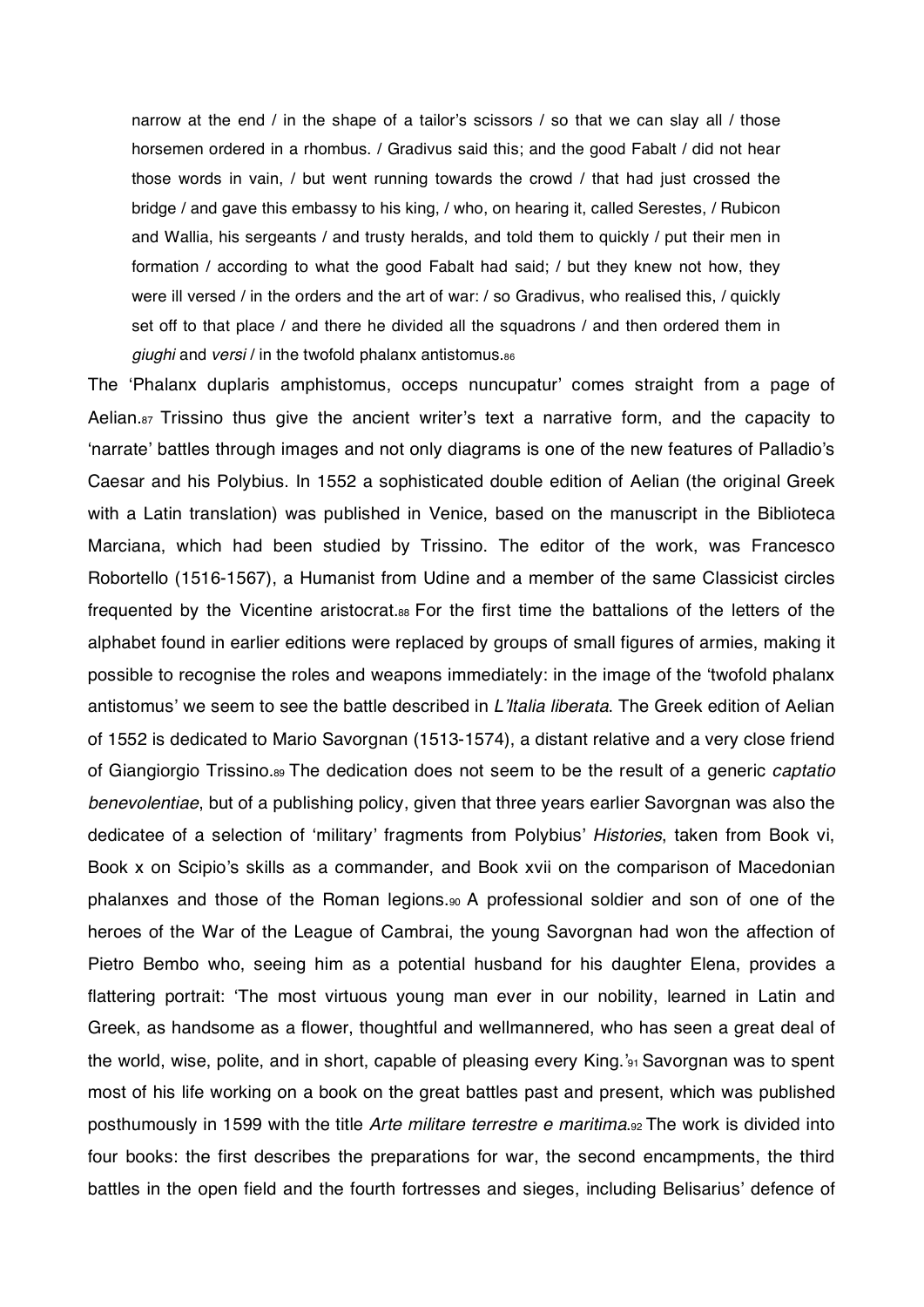Rome, which is also described in Trissino's L'Italia liberata.<sup>93</sup> A new feature in publishing terms was that the work had a series of 23 illustrations, all on double pages, and in three cases set in a sequence of pairs to illustrate the stages in the battles of Pharsalus, Cannae and Trebbia (these battles were also included by Palladio in the *Commentaries* and in the *Histories.*94 In the preface, Savorgnan stresses the importance of illustrations as an aid to understanding the text:

Because the writings per se are not adequate and powerful enough to make an impression on our spirits, because they leave the statements and things heard static and almost sculpted, it will not be thankless nor useless also to set them before our eyes by means of signs and paintings, which by almost becoming part of the company of the body's feelings convey them with greater power to the spirit and to the mind.<sup>95</sup>

Palladio expresses the same concept in the dedication to Giacomo Boncompagni in Caesar's *Commentaries*, stressing that the importance of the drawings, since 'submitting to the sense [of sight] that which the mind alone had understood, greatly facilitates the understanding of the Commentaries'. In the dedicatory letter to Polybius he also remarks that he had illustrated military deeds on land, sieges of cities, naval battles and the like, which to be easily intelligible lend themselves to being represented in drawing', thus appealing to the 'sense of the eyes' as the best way to the mind (almost paraphrasing Savorgnan). Hale suggested that Savorgnan's approach was the outcome of discussions in intellectual circles which included Trissino, and possibly also the young Palladio.96 Moreover, it is also worth noting that in Baldassar Castiglione's *Cortegiano*, the Veronese noble Ludovico di Canossa considered drawing and painting to be among the requisite skills for a gentleman. His explanation is particularly relevant for our purposes when he says that from painting

great benefits can be had, and especially during war, from drawing towns, sites, rivers,

bridges, forts, fortresses and similar things; for although they may be preserved by memory, which however is very difficult, [as such] they cannot be shown to others.97

Mario Savorgnan's work as man of letters and historian was certainly a model for Palladio; although his book was not a direct source, Palladio must have seen it taking shape. Given the close links with Trissino, he may have had access to the materials before printing or even have discussed them with the author. Although we have no documented evidence of this, we do know Savorgnan's materials circulated in manuscript form. In 1562 he sent a copy to Alvise Cornaro: 'And in ex change for the treatises you have sent me, I am sending you some parallels of military actions'.<sub>98</sub> Like Palladio's illustrations, the images in *Arte militare terrestre e* maritima are bird's-eye views, and the book also shares the idea of linking up a sequence of several plates to convey the dynamics of the various stages in battles. There is a considerable difference, however, in terms of visual impact between Palladio's 'stills' of battles and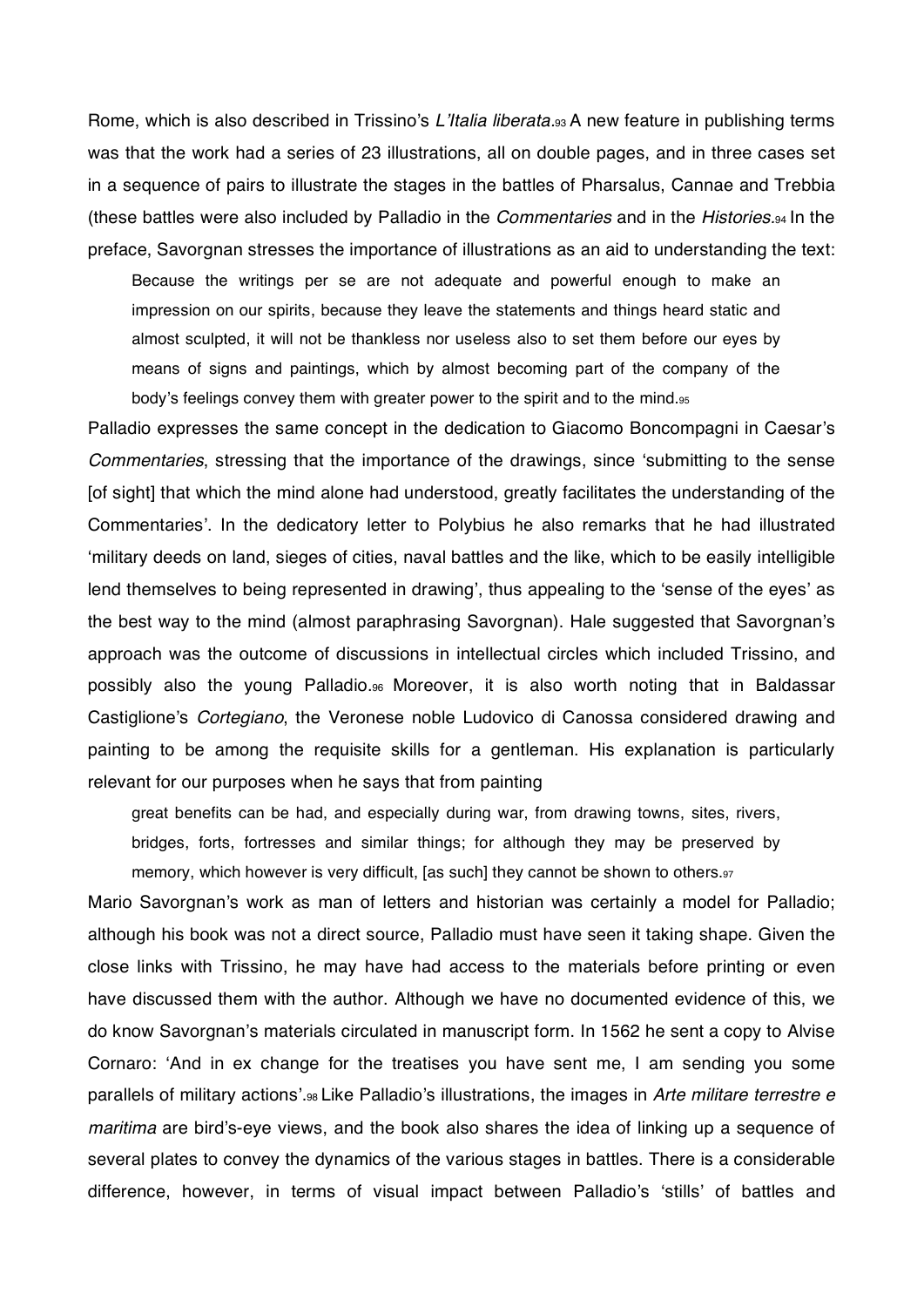Savorgnan's images, which remained threedimensional diagrams with explanatory captions set inside the image. The poorer quality of Savorgnan's images can be seen in the plate illustrating the siege of the fort of Tarentum, and the plate of the Battle of Cannae, in which the close-up views do not allow readers to grasp the details of the geographical context. The care taken by Palladio over the orographic context in his images and their visual effectiveness may have come from a different world than the military book tradition: i.e. the market for prints, which had grown rapidly in the 1560s and '70s in Venice. Large numbers of engravings of battles figure prominently in the catalogues of sixteenth-century printers.99 As Woodward has pointed out, they are the principal products which the print seller Furfante attempts to hawk to his customers in Aretino's *Cortigiana*:

Furfante: fine stories, stories, stories, the Turkish war in Hungary, the sermons of Fra Martino, the Council, stories, stories, the affairs of England, the pomp of the Pope and of the Emperor, the circumcision of the Voivode, the sack of Rome, the siege of Florence, the skirmish of Marseilles with the outcome, stories, stories…100

Prints on the subject of war often featured celebrated events of the recent past, but also ongoing conflicts. In this case they were produced in great haste, as on the occasion of the Battle of Lepanto in 1571. At times the printing plates were modified and updated to follow the stages in the conflict, as with the siege of Malta in 1565, when the prints were published in sequence only a month after the events narrated.<sup>101</sup> The key features of these products meant for a wider public were good storytelling and geographical vividness. One of the most significant forerunners of Palladio's etchings was the woodcut *Siege of a City* by Dürer (1527), which although much earlier than Palladio's productions became the model for subsequent images.102 Unlike Altdorfer's paintings, made two years later, Dürer does not show the heroic deeds of the commanders, but an anonymous army moving across the countryside  $-$  a battle 'with no heroes'. And it was this 'design' of the battle, seen as the representation of a functional but also emotionally powerful image set in the natural context that was to become one of the crucial features of prints of battles and also of Palladio's images. In 1561 Domenico de' Franceschi, who was to publish Palladio's *Quattro Libri* in 1570, printed a large woodcut in six sheets showing the Turkish and Christian armies at the gates of Vienna in 1532, but the effect is more didactic than captivating.103 John Hale has demonstrated how Venice had an unrivalled output of military publications in Europe at the time. The publications ranged from books on fortifications and tactics to handbooks on duelling and military medicine.104 But it was a book from outside Venice that Hale identified as a particularly important reference model for Palladio's editions: Leonhart Fronsperger's Von Kayserlichem Kriegssrechten, printed in Frankfurt in 1566.105 It had double page illustrations, bird'seye views and the letters of the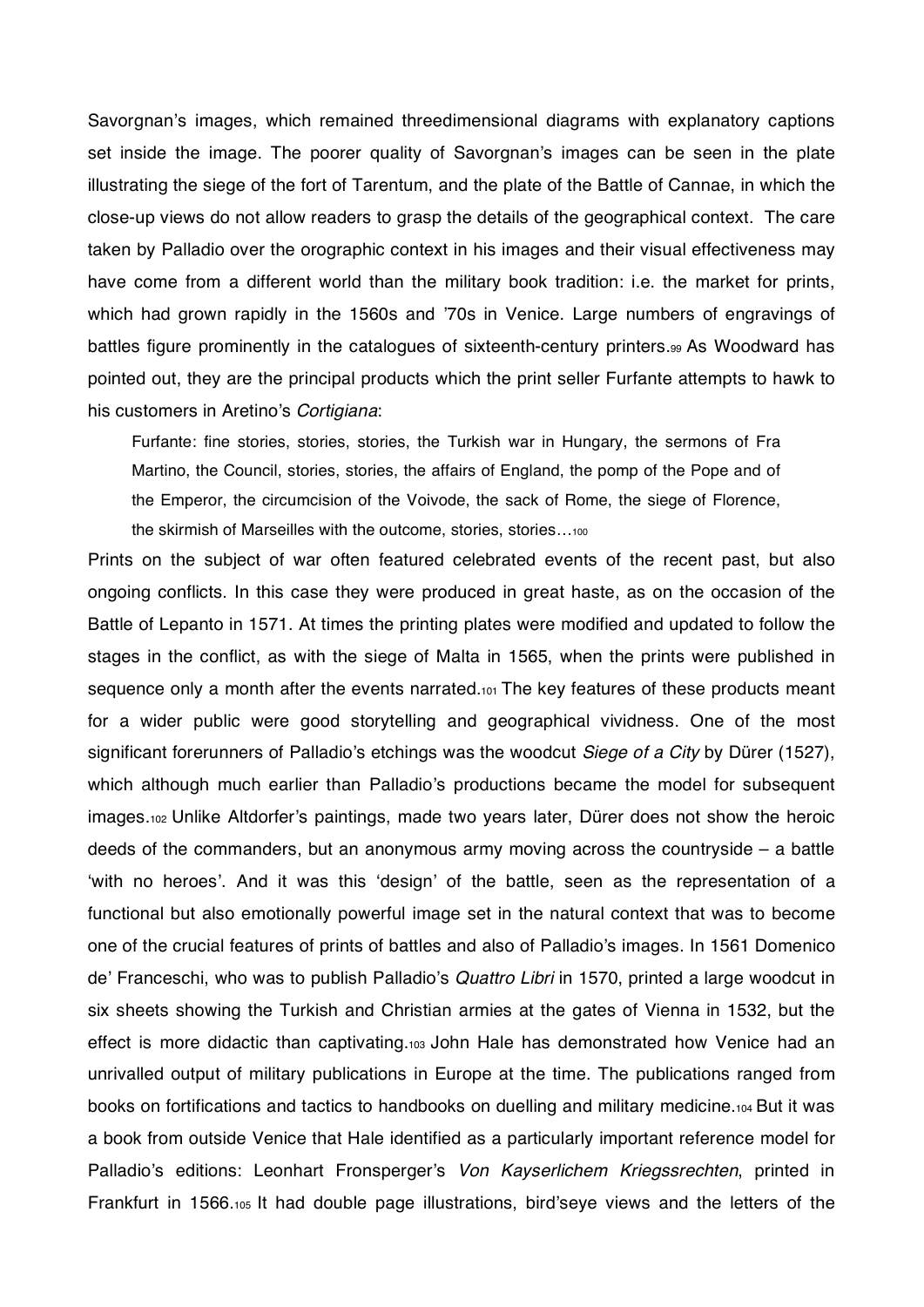alphabet used to indicate the key points in the images accompanied by a legend set outside the images themselves. The fact this book was from the German-speaking world would not have been an obstacle for Palladio, since it was used as a source for some frescoes in the Vicentine villa of Ippolito da Porto, a high-ranking officer who had served honourably with Charles v, winning distinction at the Battle of Mulberg in 1547. The artist for these frescoes from the early 1560s probably came from the workshop of Battista Zelotti, who had worked with Palladio for almost 30 years in villas and *palazzi* in the Veneto.106

#### **Figure in ramo made by Palladio-**

In the frontispiece to the *Commentaries* we read that the book has 'figure in ramo [images from copper plates]… *made* by Andrea Palladio to help the reader understand history. Similarly in the application for the printing 'privilege' (copyright) for the edition he says: 'I Andrea Palladio having with much expense and long vigils transformed into figures all the Romans' military orders taken from the Commentaries of Julius Caesar'. The 'vigils' (and the 'labours' mentioned in the dedicatory letter in the Polybius) clearly refer to the time spent by Palladio in *personally* producing the images. Does this mean that Palladio made the drawings for the edition with his own hand? Of what we know of Palladio as a figurative artist, we can hardly attribute the drawings for the etchings to him. And yet Palladio claims to be the *author*  of the two works: the *design* of the volumes, which began with well-defined editorial choices, can thus be attributed to him. Thanks to Giangiorgio Trissino, Palladio had grown up in the world of books, from the early guides to Rome of 1554, to Barbaro's Vitruvius in 1556, and the *Quattro Libri* in 1570. In planning the editions of Caesar and Polybius, he astutely focused on two areas of the market, books on warfare and prints of battles, which, as we have seen, were particularly flourishing businesses in Venice in those decades. A fascinating study by David Woodward gives a good idea of the quantity of printing plates used to produce maps in Venice and Rome, thus highlighting how in the period 1560-1575 Venice was the leading international market, until business was brusquely interrupted by the plague.107 In these years the printer Paolo Forlani began to bind prints in albums, produced according to customers' specific requests. 108 What Palladio produced in his own editions were military 'atlases', in which the double-page images – no longer simply inserted between the columns of the text – created a continuous narrative. Working according to these editorial criteria, Palladio proceeded to design full-blown images. Firstly, he identified the passages to be illustrated by thoroughly examining the ancient writer's text and grasping his spirit. This task was made even more complicated by the lack of significant previous illustrated editions of Caesar and Polybius. He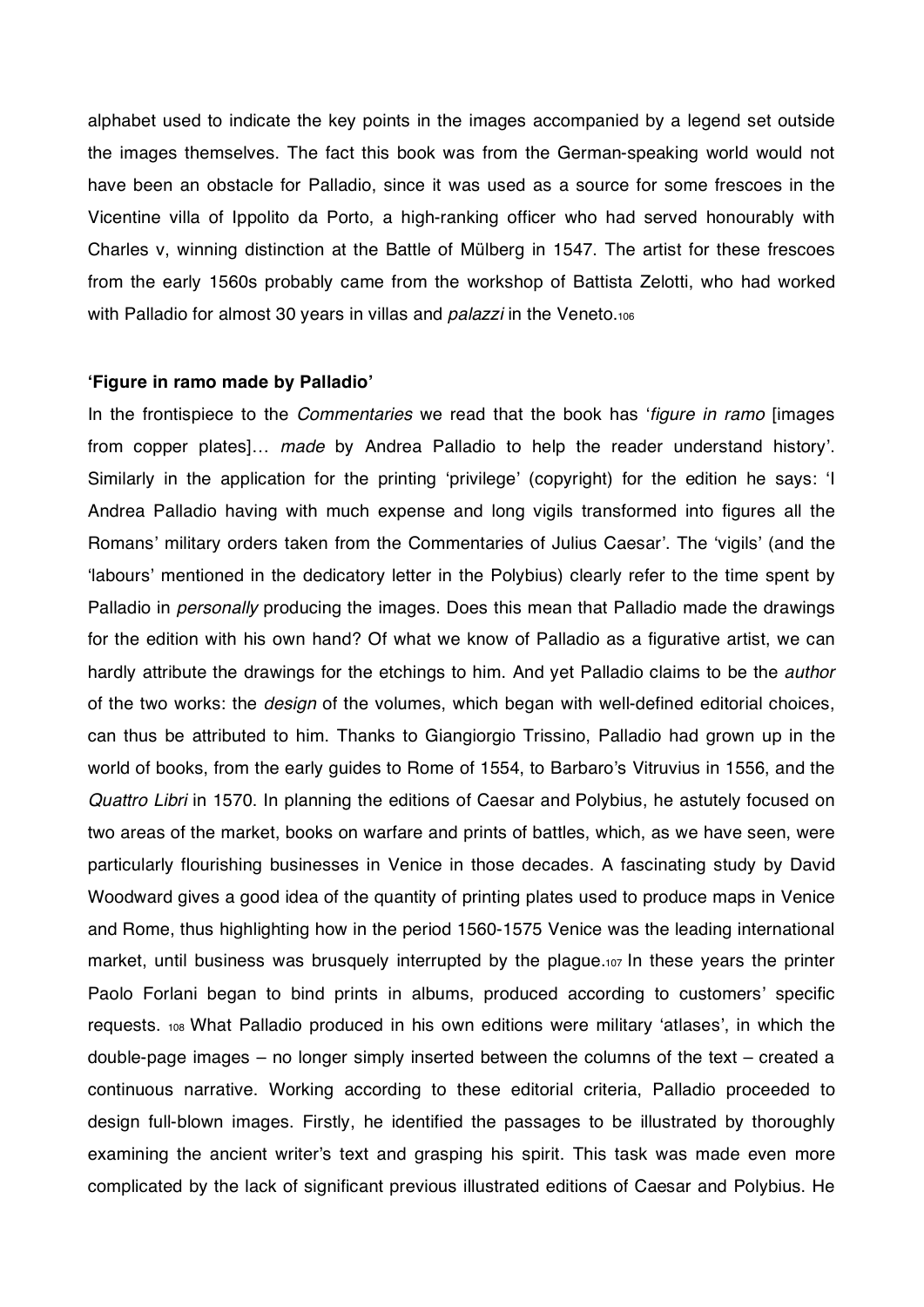thus had to decide how to frame the images according to the information available in the text and possibly also from other sources. The apparent lack of uniformity in the style of the plates in Caesar, noted, for example, by Isermeyer and by Hale,109 is not due to the involvement of several hands, but reflects the continual changes in viewpoint from one image to another as Palladio 'zooms' in and out from the action as dictated by the narrative and his information. We can image that at this stage Palladio made some simplified sketches. They would have the same kind of relationship to the final image as the 'mannequin' sketches of statues in his entirely autograph architectural drawings have to the highly polished final drawings made by artist friends for the designs to be presented to patrons. Especially in the edition of Caesar, these sketches may even have survived here and there. This would explain why in Plate xviii of the *Commentaries* Labienus' encampment is only a simple two-dimensional diagram. At the end of the 'design' process, a figurative artist would then transform Palladio's diagrams into the final images. We can surmise that this artist was from Zelotti's workshop, since the *maestro* himself would hardly have been called on for such ultimately straightforward work. The fact that Zelotti settled in Mantua after becoming the supervisor of the *fabbriche ducali* (ducal constructions) in 1575 and that he died in August 1578,110 might explain the poorer graphic quality of the Polybius plates compared to those of the *Commentaries*. We cannot claim with any certainty that Palladio himself chose copper etching as the medium for reproduction, rather than woodcut, which was used for the *Quattro Libri*. As far as the Polybius is concerned, Palladio personally met the cost of the production of the copper plates, which were still owned by his heirs in 1588. But we do not know if he had a similar financial involvement in the edition of Caesar.111 The editorial project involving a portfolio of independent double images outside the text certainly meant Palladio depended less on the printer. Domenico de Franceschi, the skilled xylographer and publisher of the *Quattro Libri*, had died not long after and copperplate etching was probably better suited to the format of the illustrations. Compared to engraving with the burin, etching is certainly faster and cheaper, especially considering that the plates of the *Commentaries* and the *Histories* were made in a single etching, i.e. with no more work being carried out after the first acid bath. The operation was further simplified by setting the caption outside the image in a legend on the retro of the sheet, which could be printed at a later stage. Moreover, the versatility and malleability of etching allowed Palladio to achieve those expressive effects required for his aim of providing a visual 'narrative'.112 At least as far as the Polybius is concerned, it was almost certainly the printer who bore the costs for resetting the text and printing.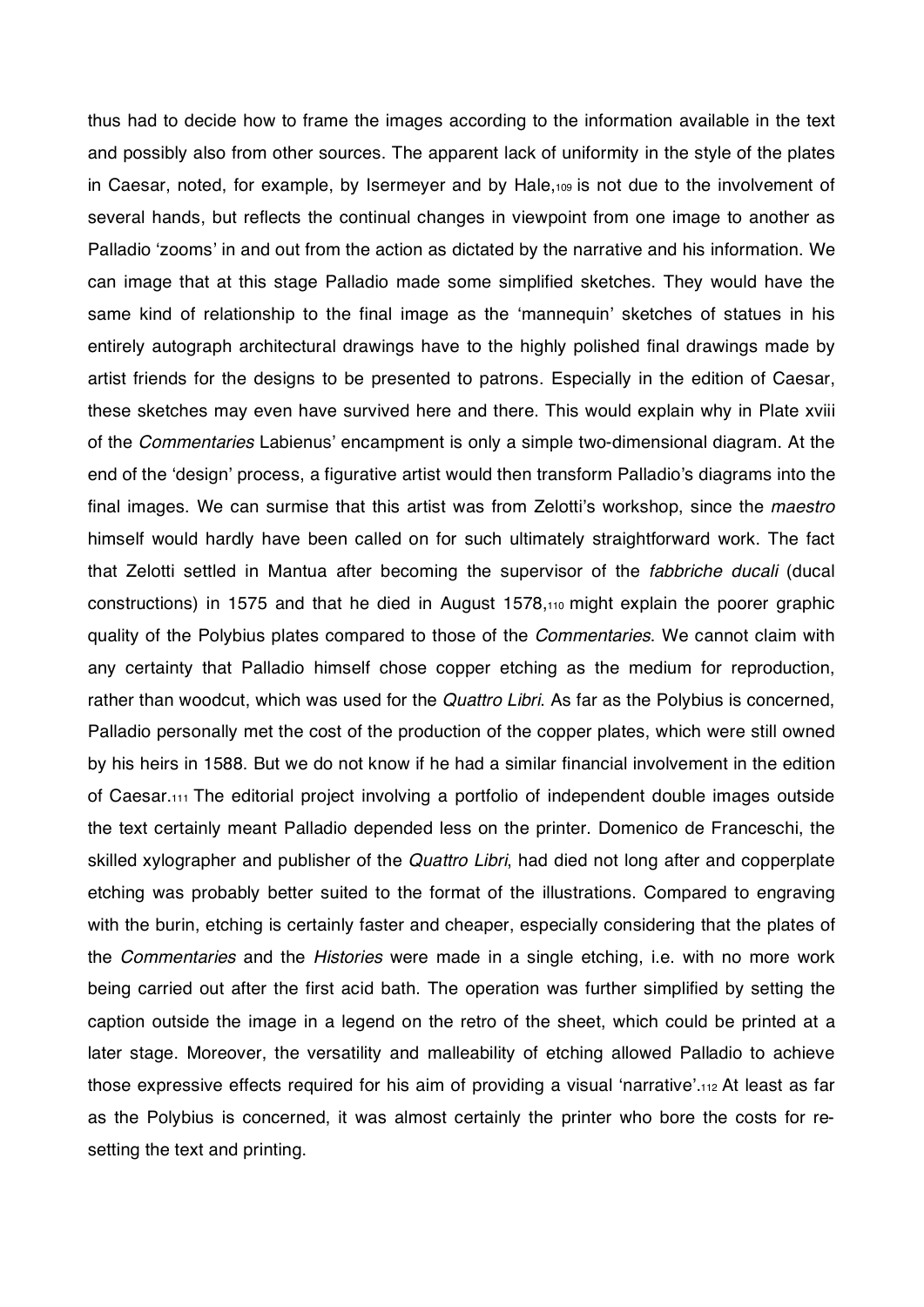#### **Palladio and the Practice of the** *Militia*

There is a link – at least in metaphorical terms – between architecture and organising troops. Like an army, builders must be co-ordinated. Large machines must be constructed and supplies procured. Yet in his last two publishing ventures, Palladio was far removed from the strictly professional field of architecture. Investing his own resources, he worked more as an intellectual-entrepreneur than as an architect. He was driven by a passion that dates from his early years and by an entrepreneurial spirit. They alone, however, do not fully explain his motivation; nor does a purely academic interest. In the *Proemio* to the *Commentaries*, Palladio writes:

And although most of our principal Captains say that armies cannot be governed with the order and skill of the Ancients, which we would like for our artillery and arquebuses, at least in this they are mistaken, since they would operate much better with order than with confusion. They also say that the ancient orders are difficult and impossible to adapt to the customs of our times, but in this (as in other matters) they are again mistaken, because the ancient soldiers were peasants and craftsmen, for the most part uncouth and uneducated, and neither were their captains demigods, but men like us, and the manoeuvres are easy and clear to those who understand their principles. This having been clarified to me, since I found myself in the company of some gentlemen well versed in the affairs of war, I ordered (for their pleasure) some galley oarsmen and pioneers, who were here, to do all those manoeuvres and military drills that can be carried out, without creating any disorder or confusion whatsoever; thus, with less difficulty than many imagine, the Ancients' orders and rules could be introduced to our armies.

In a passage made celebrated by Hale, Francesco Patrizi (1529-1597), an intellectual who published Polybius after Palladio (Patrizi had actually tried to beat him to it) $_{113}$  wrote:

The Vicentine Andrea Palladio, an architect by profession, and Valerio Chiericato who had never seen war in our day, but books by Aelian, and Leo and Caesar, were able to amaze those present. They saw the first disembark the crew and soldiers from a galley in marvellously good order. And [then] the second had 500 infantrymen do all of Aelian's military drills in great order and with ease. And I was one of the spectators.114

The two quotes may refer to the same episode: a disembarkation of troops and their manoeuvres on land. Thanks to Patrizi, we know that Palladio was at the side of the cavalry colonel Valerio Chiericati (1528-1576).115 A cousin of the Chiericati who owned a famous Palladian *palazzo*, Valerio is the prototype Vicentine aristocrat combining an interest in arms and letters in the Trissino mould. He was also a rustic poet celebrated in Giambattista Maganza's *Rime* with the name Chiavellin, as well as being a founder of the Accademia Olimpica and its 'principal' in 1561-1562, and thus involved in promoting the production of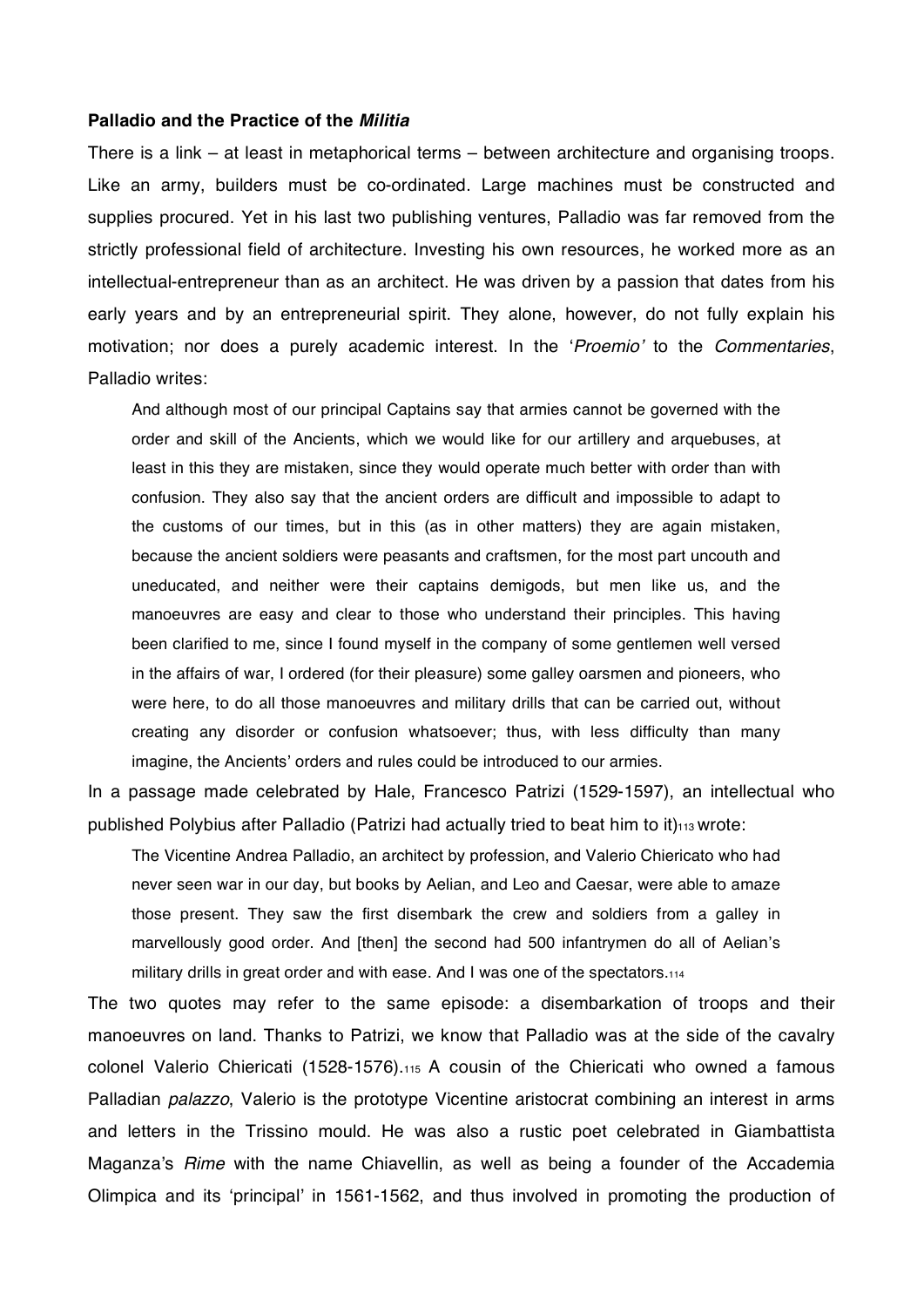Trissino's *Sofonisba* directed by Palladio. At the same time he was a professional soldier and, like Mario Savorgnan, was convinced that the Venetian army should be reorganised also by studying the ancient tacticians. When, in 1573, he was sent by the Venetian Senate to Friuli to train the peasant territorial militia, he organised the ranks according to the model of the Roman legion and the Macedonian phalanx. Having studied Greek and Roman warfare, Chiericati wrote a 92-chapter treatise on the *Militia*. In this unpublished manuscript he adapted the ancient orders to contemporary practices, especially the use of firearms.116 Palladio mentions him in the *Commentaries* as a 'great knight, an ancient example of ancient valour', and in the *Histories*, as the example of a commander who more than any other had put into practice the lessons of the ancient Greeks and Romans. Chiericati died on Crete in 1576. He had been sent there to organise the Venetian troops in October 1574 (thus providing us with a terminus ante quem for the manoeuvres with Palladio). In the passage quoted above, Francesco Patrizi stressed that the manoeuvres directed by Palladio and Chiericati, did not follow the contemporary practice of warfare, but were entirely inspired by ancient treatises. Matteo Bandello describes a similar episode in the prologue to his *Novella* xl, in which he mocks Machiavelli's failed attempt to put his own theoretical principles on the 'orders' into practice in the field. The day was peremptorily saved by the expert Giovanni delle Bande Nere:

That day Messer Niccolò keep us waiting in the sun for over two hours to order three thousand infantry according to the formation he had written, but he never managed to order them. Yet he spoke so well and clearly and showed with his words what seemed to be extraordinarily easy, that I, who know nothing about it, believed on hearing his explanations and talk that I could have ordered the infantry… But you [Giovanni delle Bande Nere], on seeing that Messer Niccolò was not about to solve the problem so quickly, said to me: Bandello, I am going to get us all out of this bother so we can go and dine. And having said this to Macchiavelli, who withdrew to let you do it, in a wink with the aid of drums you ordered those men in various ways and forms to the admiration of all those who were there.117

In the episode retold by Patrizi, however, the soldier and the scholar successfully jointly organised the manoeuvres. 118 In Chapter 68 of *Militia*, Chiericati actually meticulously criticises Machiavelli's theories on the military techniques of the ancient Roman armies, citing Livy and Vegetius, and accuses the Florentine of being unrealistic and unable to adapt what he had read in books to the changes in contemporary warfare and the use of firearms, the theme mentioned in Palladio's 'Proemio' fom which we quoted earlier. Just as Palladio had turned in the practice of architecture to the examples of ancient Rome as a model for constructing buildings in his own time, so too he made available his knowledge of the military 'orders' of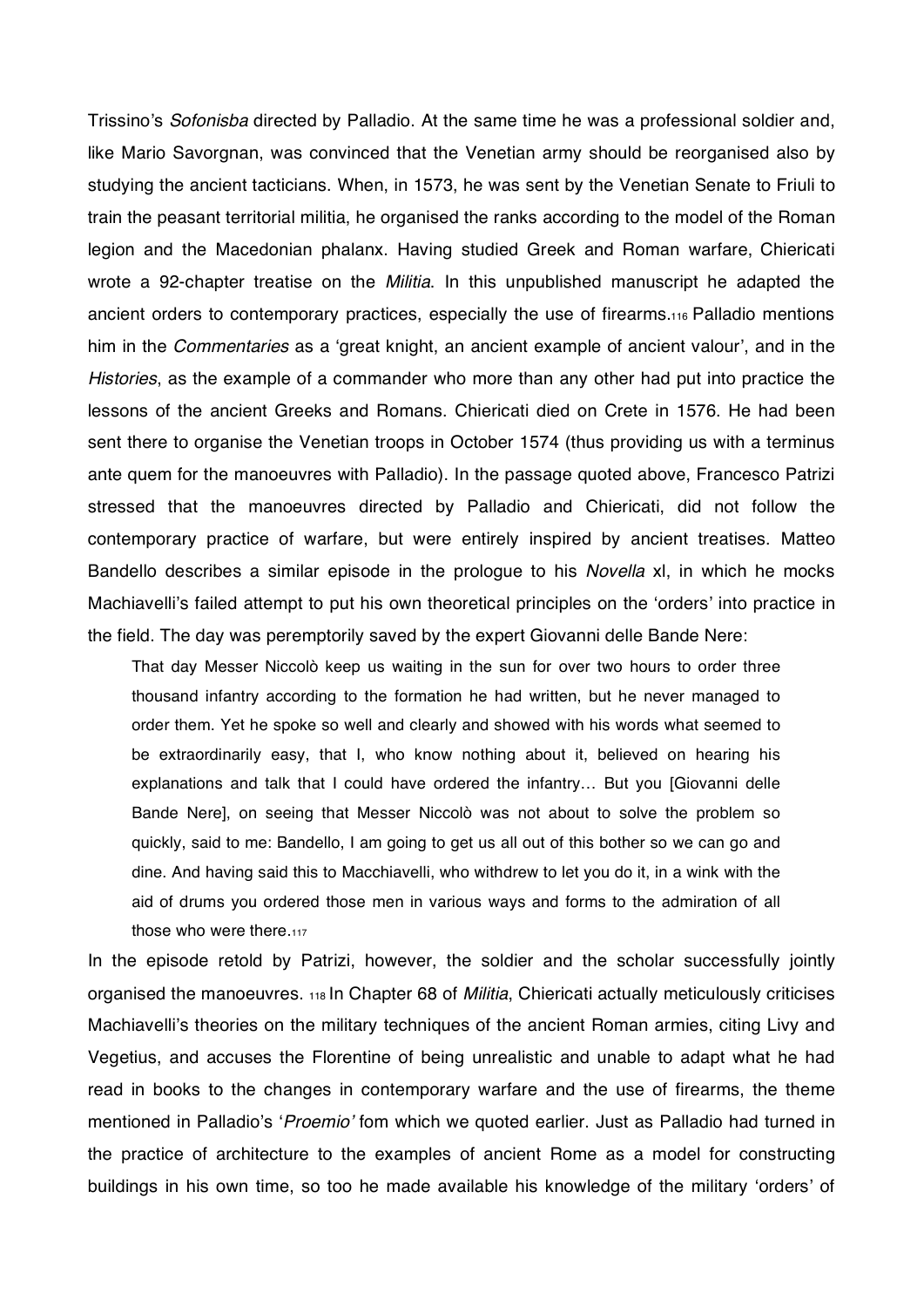Caesar, Hannibal and Scipio as a source from which to pursue contemporary practice. He did so – again as in his architecture – without neglecting the experience of his own age, whether the source was Della Valle's text or the unfolding of real military campaigns on which he was kept up to date by friends like Stefano Angarano. 'Defending the dominions and cities is what is most important.' In his *Preface* to the *Commentaries*, Palladio thus reveals a civil commitment driving his interest in warfare. For Leon Battista Alberti, it is one of the architect's major duties. Palladio may have read Alberti's striking words on the subject in his preface to De Re Aedificatoria, in the 'Florentine' translation by his friend Cosimo Bartoli, published in Venice:

And if you were to examine the expeditions that have been undertaken, you might well find that most victories were won more through the art and skills of the architects, than through the conduct or fortune of the commanders; and that the enemy was more often overcome and conquered by the architect's wit, without the commander's arms, than by the commander's arms without the architect's wit, And what is of great importance is that the architect conquers with a few men, and without the loss of troops.11 9

In this book Claudio Povolo discusses in depth how in the Veneto society in the second half of the sixteenth century, but also elsewhere, the idea of nobility of conduct began to emerge alongside the concept of nobility of blood. Social progress was thus made possible – to use Cesare Campana's words – through 'virtuous actions aimed at public utility'.

In a dispute between a craftsman and the Vicentine noble Claudio Muzani in Vicenza in May 1571, the latter refused to pay the costs for the design of some work on his country villa, arguing that:

we are not in the habit in this country of paying others than Palladio for designs, because the truth is that all the designs of any importance made by other people in the Vicenza area refer to the said Palladio.120

This claim was promptly rebutted by the craftsman, but it is a telling indication of the prestige of the man perceived as the city architect, or the architect of the *res publica*, to continue with Povolo's words, and also those of Palladio himself in Book ii of the *Quattro Libri.*121 In 1580 Palladio revived an ancient tradition to build a theatre for the Accademia Olimpica, the association bringing together the Vicentine cultural élite. Significantly, the Accademia had accepted him as a member, despite the fact he was not a noble, right from its foundation in 1556. In the same years Palladio reconstructed the battles of the ancient world, and discussed strategy with military aristocrats. Theatre, architecture and militia. Giangiorgio Trissino's teaching had completed the transformation of *Mastro Andrea* into *Messer Andrea Palladio*: the skilful master stonemason had become an architect and a 'virtuous' intellectual.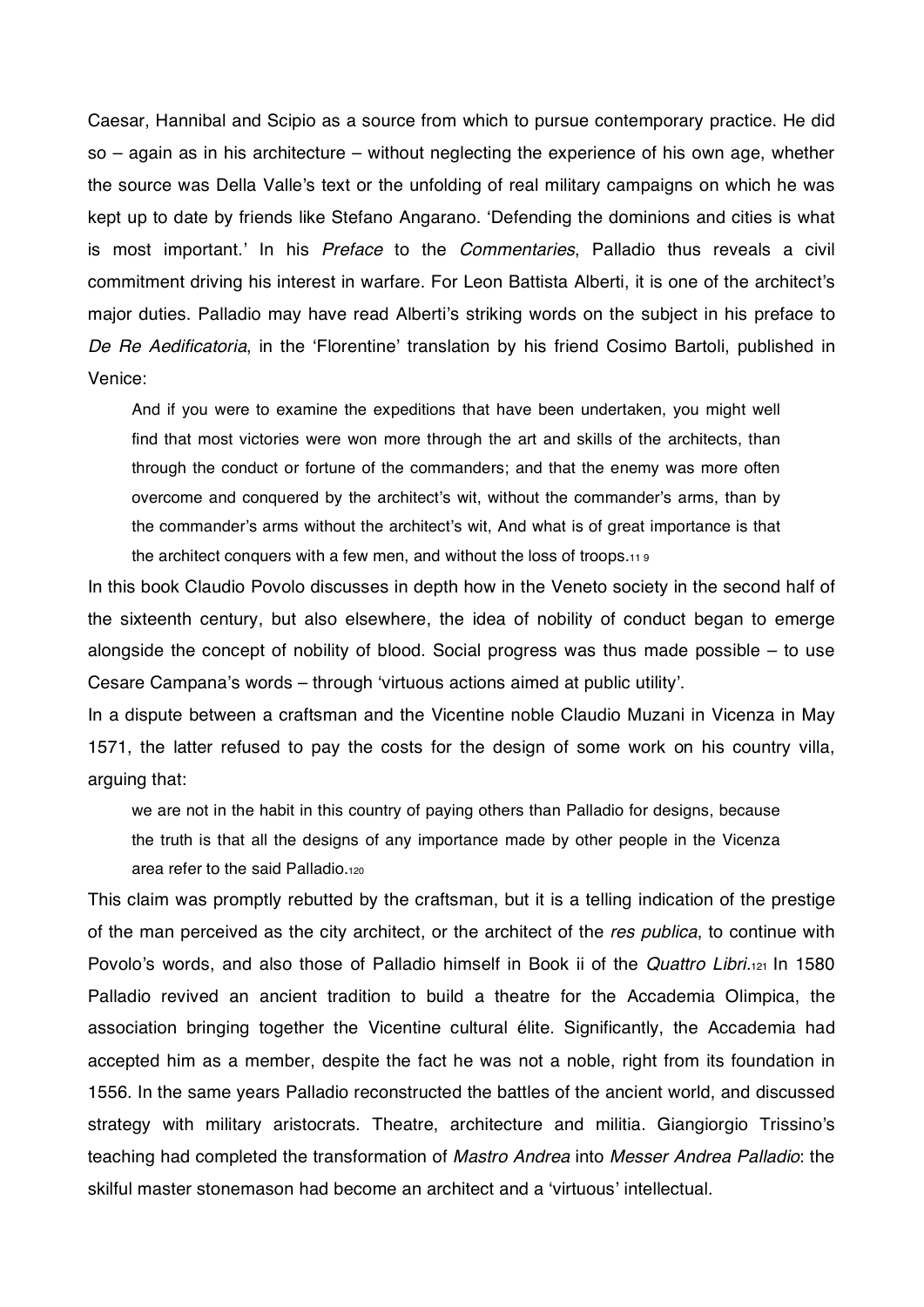1 G. Beltramini, *Palladio privato*, Venice 2008, pp. 7-19. 2 *Primo dialogo. Parlamento di Ruzante che iera vegnù da Campo*, in Ruzante, *Teatro*, edited by L. Zorzi, Turin 1967, pp. 513-543.

<sup>3</sup>G. Beltramini and E. Demo, 'Nuovi documenti e notizie riguardanti Andrea Palladio, la sua famiglia e il suo lavoro', in *Annali di architettura*, 20 (2008), pp. 129-131.

4A. Palladio, 'Proemio', in *I Commentari di C. Giulio Cesare*, Venice 1575.

<sup>5</sup> J. R. Hale, 'To fortify or not fortify? Machiavelli's contribution to a Renaissance controversy', in *Essays in Honour of John Humphreys Whitfield*, edited by H.C. Davis et al., London 1975, pp. 99-119.

6 L.B. Alberti, *De Re Aedificatoria*, iv, 3.

7 A campaign to survey the Vicentine defences in 1544 and an arbitration on the fortresses of Chioggia and the Lido in 1574- 1575: L. Puppi and D. Battilotti, *Andrea Palladio*, Milan 1999, pp. 261, 453, 503. 8 Vitruvio, *I dieci libri dellarchitettura tradotti e commentati da Daniele Barbaro*,

Venice 1556 (henceforth Vitruvio, Barbaro edn, 1556), fols 38v-39r.

9 A. Palladio, *I Quattro Libri dellArchitettura*, Venice 1570, iii, pp. 12-14.

<sup>10</sup> H. Burns, "Da naturale inclinazione guidato": il primo decennio di attività di Palladio architetto', in Storia dell'architettura *italiana. Il primo Cinquecento*, edited by A. Bruschi, Milan 2003, pp. 377-378.

11 H. Burns, *Andrea Palladio 1508-1580. The Portico and the Farmyard*, exhibition catalogue, London 1975, p. 44.

<sup>12</sup> J. Hale, 'A Humanistic Visual Aid. The Military Diagram in the Renaissance', in *Renaissance Studies*, 2, 2 (October 1988), pp. 282, 290.

13J. Hale, 'Andrea Palladio, Polybius and Julius Caesar', in *Journal of the Warburg and Courtauld Institutes*, 40, 1977, p. 244.

14 G. Beltramini, 'Studies of military formations', in Palladio, edited by G. Beltramini and H. Burns, London 2008 (henceforth *Palladio 2008*), pp. 350-351.

15 Palladio could consult the text in a Latin edition and in partial Italian translations, such as *Libro della militia de romani et del*  modo dell'accampare tratto dall'Historia di Polibio, n. p. (Venice?) 1536. On Polybius' reception in the Renaissance, see A. Momigliano, 'Polybius' Reappearance in Western Europe', in *Polybe: Entretiens sur l'Antiquité Classique*, xx, Geneva 1974, pp. 347-372.

<sup>16</sup> G. Beltramini, 'Ancient battles', in Palladio 2008, pp. 342-355, and 'Palladio e l'architettura della battaglia: le edizioni illustrate di Cesare e Polibio', in *Palladio 1508-2008. Il simposio del cinquecentenario*, Venice 2008 (henceforth *Simposio 2008*), pp. 217-229, especially p. 220.

17 S. Serlio, *Architettura civile*, edited by F.P. Fiore, Milan 1994, p. 551.

<sup>18</sup> G. Beltramini, 'Andrea Palladio (?). Castrametatione di Belisario', in *Andrea Palladio e la villa veneta da Petrarca a Carlo* Scarpa, edited by G. Beltramini and H. Burns, Venice 2005, pp. 295-296; Beltramini, 'Palladio e l'architettura della battaglia...', p. 220, note 23.

19 A. Palladio, *Lantichità di Roma. 1567*, Milan 2006, p. 50. Palladio only devotes a few lines to the subject: Of the Roman army on land and at sea and their ensigns. The Romans (as Appian writes) had at the time of the emperors two hundred thousand foot soldiers and forty thousand horsemen, three hundred elephants, two thousand carriages and more for the needs of 300 thousand armed men. The navy had two thousand ships and 1500 galleys with from two to five [rows of ] oars. They had many military ensigns, but the proper Roman one was the eagle.'

20 G. Zorzi, *Le ville e i teatri di Andrea Palladio*, Venice 1969, pp. 269-270, 275; H. Burns, *Il giuoco del palazzo, ovvero Palladio in piazza*, Venice 2003, pp. 65-70.

<sup>21</sup>*Discorso del S. Guglielmo Choul gentilhuomo lionese*, Padua 1558. The story of Sophonisba was the subject of a fresco by Giovanni Antonio Fasolo in the second half of the 1560s in the Villa Caldogno, designed by Palladio: *Gli affreschi nelle ville venete. Il Cinquecento*, edited by G. Pavanello and V. Mancini, Venice 2008, pp. 189-192.22 *Leonardi de Portis iurisconsulti Vicentini De sestertio pecuniis ponderibus et mensuris antiquis libri duo*, Venice circa 1520.

<sup>23</sup> H. Burns, 'Valerio Belli vicentino', in *Valerio Belli Vicentino 1468c.-1546. Scultore della luce*, edited by H. Burns, M. Collareta and D. Gasparotto, Vicenza 2000, p. 27.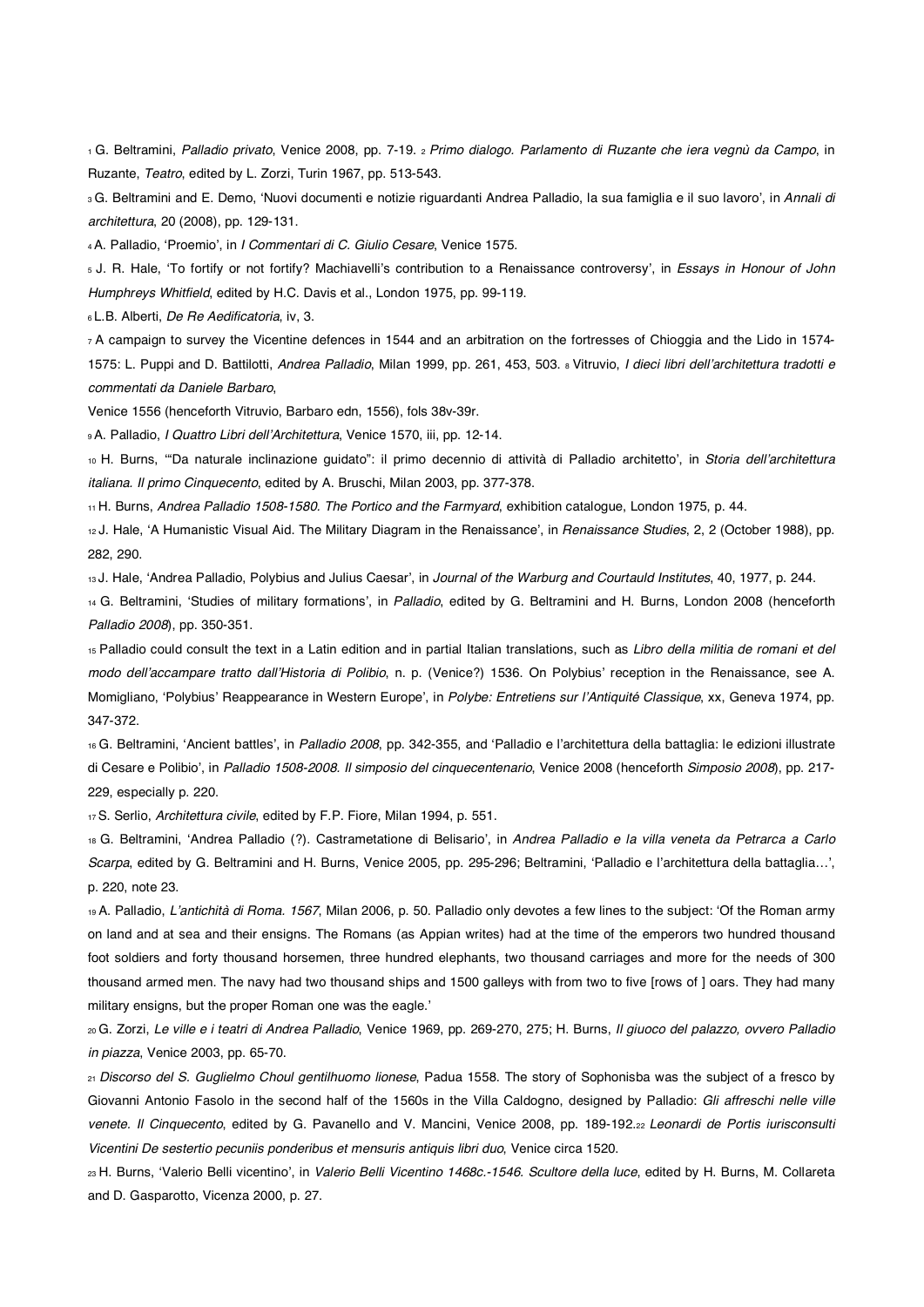24 G. Barbarano, *Promptuarium rerum quam plurium in re praesertim Romana*, Venice 1567.

<sup>25</sup> H. Burns, 'Prefazione', in *Guida a palazzo Barbaran da Porto*, edited by G. Beltramini, Vicenza 2000, p. 7.

26 G. Beltramini, Palazzo Porto-, in *Palladio 2008*, p. 74.

27 H. Burns, 'Studies of the Roman theatre as described by Vitruvio and other sketches', in *Palladio 2008*, p. 252.

<sup>28</sup>*Cronaca di Fabio Monza*, edited by L. Puppi, Vicenza 1988, p. 14.

29 G. Marzari, *La Historia di Vicenza*, Vicenza, Giorgio Greco, 1604, pp. 164-167. I am indebted to Claudio Povolo for having reminded me of this passage.

30 T. Temanza, *Vita di Andrea Palladio Vicentino*, Venice 1762, p. lxi, no. 33; A. Magrini, *Memorie intorno la vita e le opere di Andrea Palladio*, Padua 1845, *appendice* pp. 29-43, *annotazioni*, pp. xlvii-xlix, no. 65; Burns, *Andrea Palladio 1508-1580. The*  Portico and the Farmyard..., p. 110; Hale, 'Andrea Palladio, Polybius and Julius Caesar', pp. 240-255; C.A. Isermeyer, 'I Commentari di G. Cesare nell'edizione palladiana del 1575 e i suoi precedenti', in *Bollettino cisaap*, xxi (1979), pp. 253-271; *Testimonianze veneziane di interesse palladiano. Mostra documentaria*, edited by M.F. Tiepolo, Venice 1980, pp. 71-72; L. Puppi, 'Palladio e l'arte della guerra', in *Contributi su Andrea Palladio nel quarto centenario della morte (1580-1980)*, Venice 1982, pp. 11-32; L. Puppi, *Andrea Palladio. Scritti sullarchitettura (1554-1579)*, Vicenza 1988, pp. 175-196; Puppi and Battilotti, *Andrea Palladio*, pp. 523-526.

31 G. Bacci, '"Arte veramente rara, stupenda e miracolosa": i Quattro Libri di Andrea Palladio e il contesto editoriale-figurativo', in *Simposio 2008*, pp. 202-207, especially pp. 204-206.

<sup>32</sup>*Testimonianze veneziane di interesse palladiano. Mostra documentaria…*, pp. 71-72; Bacci, "Arte veramente rara, stupenda e miracolosa"*…*, p. 206, note 25.

33 C. Witcombe, *Copyright in the Renaissance. Prints and the Privilegio in Sixteenth-Century Venice and Rome*, Leiden 2004, pp. 252-283, especially pp. 264-265.

34 Gaius Iulius Caesar, *Commentariorum de bello Gallico libri 8. De bello civili Pompeiano libri 4. De bello Alexandrino liber 1. De bello Africano liber 1. De bello Hispaniensi liber 1. Pictura totius Galliae, diuisae in partes tres, secundum C. Caesaris commentarios. Venetijs, in aedibus Aldi, et Andreae soceri, 1513 mense aprili*. G. Beltramini and P. Gros, Il ponte di Cesare sul Reno', in *John Soane e i ponti in legno svizzeri. Architettura e cultura tecnica da Palladio ai Grubenmann, edited by A. Maggi* and N. Navone, Mendrisio 2002, pp. 178-179; P.N. Pagliara, 'Giocondo Giovanni', in *Dizionario Biografico degli Italiani*, vol. 56, Rome 2001, pp. 326-338, especially p. 336.

<sup>35</sup>*C. Iulij Caesaris Rerum gestarum commentarij 14 […] Cum doctiss. annotationibus: Henrici Glareani, Fuluij Vrsini Romani, Francisci Hotomani, I. C. Aldi Manutij, P. F, ex musæo & impensis Iacobi Stradae Mantuani, S. C. M. antiquarij, & ciuis Romani*. Frankfurt 1575; D.J. Jansen, 'L'édition des Commentaires de César par Jacopo Strada', in *Sebastiano Serlio à Lyon. Architecture et imprimerie*, edited by S. Deswarte-Rosa, i, Lyon 2004, pp. 189-191.

<sup>36</sup>*I commentari di C. Giulio Cesare, con le figure in rame de gli alloggiamenti, de fatti darme, delle circonuallationi delle citta, & di molte altre cose notabili descritte in essi. Fatte da Andrea Palladio per facilitare a chi legge, la cognition dellhistoria*, In Venetia: appresso Girolamo Foglietti, al segno della Regina, 1598; *Commentari di C. Giulio Cesare. Con le figure in rame, di Andrea Palladio. Le quali rappresentano à glocchi di chi legge, accampamenti, ordinanze, & incontri di esserciti, citta, fiumi, siti de paesi, & altre cose notabili contenute* 

37 Hale, 'Andrea Palladio, Polybius and Julius Caesar', pp. 248-254.

38 G. Montenari, *Del teatro Olimpico di Andrea Palladio in Vicenza*, 2nd edn, Padua 1749, pp. vii-xii.

39 Montenari, *Del teatro Olimpico…*, p. x.

40 G. Fontanini, *Biblioteca delleloquenza italiana con le annotazioni del signor Apostolo Zeno*, ii, Venice 1753, pp. 398-399 and especially p. 398.

41 Hale, 'Andrea Palladio, Polybius and Julius Caesar', p. 240. Algarotti deals with Palladio's studies in the second edition of *Lettere militari* (the first edition had been printed in Venice by Antonio Zatta in 1759): *Lettere militari. Seconda edizione corretta e molto accresciuta dallautore,* printed by Giambattista Novelli, Venice 1762. In this book, as well as republishing the twenty letters making up the first edition, Algarotti added a separate section with its own title – *Lettere sopra vari punti spettanti a cose*  di guerra ('Letters on various points pertaining to the affairs of war') – and renumbered the pages from 1 to 88. From page 33 to page 41 of this second section we find the *Lettera al signor abate Gasparo Patriarchi a Venezia. Sopra gli studi militari fatti da*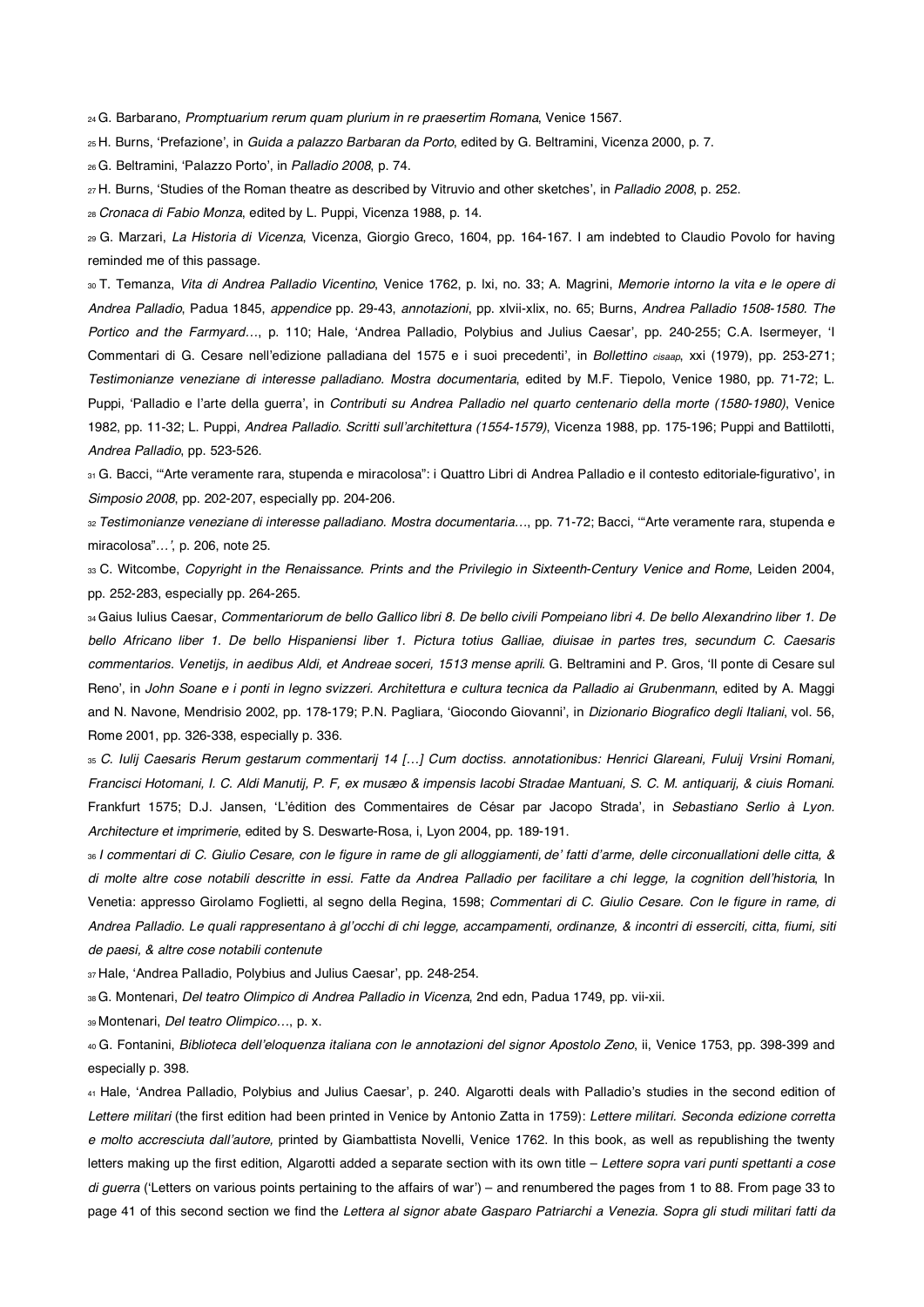Andrea Palladio ('Letter to Abbot Gaspare Patriarch of Venice. On the military studies undertaken by Andrea Palladio') dated Bologna 4 September 1759'. In 1764 the letter was republished in the fourth volume of the *Opere del conte Algarotti*, Livorno 1764. Entitled *Opere Militari,* this volume was divided into two separate sections: The Military Science of the Florentine Secretary' and 'Military Discourses' in which the fourth 'discourse' is *Sopra gli studi fatti da Andrea Palladio nelle cose militari* ('On the studies undertaken by Andrea Palladio on military affairs'), pp. 164-169. I am indebted to Stephen Parkin for having clarified the history of the edition. 42 Temanza, *Vita di Andrea Palladio Vicentino*, p. lxii. 43 Magrini, *Memorie intorno la vita e le opere di Andrea Palladio*, pp. 118-121, especially note 68.

44 Hale, 'Andrea Palladio, Polybius and Julius Caesar', p. 251.

45 Magrini remarks that the title *Serenissimo Gran Duca*, used at the beginning of the letter, was only granted by Pius v to Cosimo de Medici on 28 August 1569 and that Francesco only officially succeeded his father Cosimo in 1574. Moreover, the letter was preserved in the correspondence to Francesco containing all the letters from 1579-1580. The fact that Gualdo also claims that the Polybius was dedicated to Francesco de Medici, corroborates the suggestion that he date was a copyist's mistake. Magrini, *Memorie intorno la vita e le opere di Andrea Palladio,* pp. 120-121.

<sup>46</sup>*Bollettino Libreria L. Gonnelli e figli*, s. iv, no. 29, Winter 1986-1987, no. 191, pp. 37-38.

47 Puppi, *Andrea Palladio. Scritti sull*-*architettura…*, p. 182; Puppi and Battilotti, *Andrea Palladio*, pp. 526-528.

<sup>48</sup> G. Beltramini, 'Mock-up of an illustrated Italian edition of Polybius' *Histories*', in *Palladio 2008*, pp. 353-355, and 'Palladio e l'architettura della battaglia...', pp. 217-219.

49 Puppi, *Andrea Palladio. Scritti sull*-*architettura…*, p. 183.

<sup>50</sup> A. Belluzzi, 'Palladio e la cultura artistica fiorentina', in *Simposio 2008*, pp. 100-104, especially pp. 101-102.

51 See documents in the Appendix.

<sup>52</sup> Guido Beltramini, 'Una copia delle "Storie" di Polibio illustrate da Andrea Palladio nella New York Public Library', in *Saggi di letteratura architettonica, da Vitruvio a Winckelmann*, iii, edited by H. Burns, Florence 2009, forthcoming.

 $_{53}$ C. Rizza, *Peiresc e l'Italia*, Turin 1965, p. 54; Puppi, 'Palladio e l'arte della guerra', p. 19.

<sup>54</sup>*Peiresc to Lorenzo Pignoria*, 25 July 1618, in Archives et musées de Carpentras, *Bibliothèque Inguimbertine*, ms 1875, fols 350 to 353r, especially fol. 353r.

<sup>55</sup> M. Pupillo, 'Per un riesame del collezionismo di Paolo Gualdo', in *Venezia arti*, 12 (1998), pp. 27-36; M. Pupillo, Di nuovo intorno al cardinale Ottavio Paravicino, a monsignor Paolo Gualdo e a Michelangelo da Caravaggio: una lettera ritrovata', in *Arte* Veneta, 54 (1999), pp. 164-169; C. Volpi, 'Lorenzo Pignoria e i suoi corrispondenti', in *Nouvelles de la république des lettres*, 12 (1992), 2, pp. 71-127.

56 Palladio also described two episodes which were to be illustrated in the subsequent edition of Polybius: Xanthippus's victory over Attilius Regolus (Plate 8) and Hamilcar Barca's victory over Spendius (Plate 14).

 $57$  The plates are numbered according to their current position in the English exemplar, but there is no reason they should not have been consecutive, as in the Florentine exemplar.

58 Polybius, *Dell*-*imprese de*- *Greci, de gli Asiatici, de*- *Romani et d*-*altri*, edited by Lodovico Domenichi, Venice 1564 (henceforth Polibio, Domenichi edn, 1564), p. 18.

59 E. Concina, *Navis. L*-*umanesimo sul mare (1470-1740)*, Turin 1990, figs 15 and 41.

® Concina, *Navis...*, pp. 55-59; F. Piovan, 'Fausto, Vittore', in *Dizionario Biografico degli Italiani*, vol. 45, Rome 1995, pp. 398-401.

61 P. Bembo, *Lettere*, edited by E. Travi, iii, Bologna 1992, pp. 45-47; Concina, *Navis…*, p. 84.

62 On Savorgnan and Chiericati, see the following pages; as regards Leonardi, orator in Venice for Francesco Maria della Rovere, Duke of Urbino from 1528, he also signed Giangiorgio Trissino's will of 1543, and Daniele Barbaro gave a preview of the contents of his treatise on military architecture in the edition of Vitruvius (1556): V. Mandelli, 'Leonardi, Giovan Giacomo', in *Dizionario Biografico degli Italiani,* vol. 64, Rome 2005, pp. 411-413.

63 Frédérique Verrier, *Les armes de Minerve. L*-*Humanisme militaire dans l*-*Italie du xvie siècle*, Paris 1997

64 Concina, *Navis…,* pp. 149-150.

<sup>65</sup> Palladio, *I Quattro Libri dell'Architettura*, iii, p. 16: 'There is no example of this type [of wooden bridge] in Italy, but during discussions on the subject with Alessandro Picheroni of Mirandola, he told me he had seen one in Germany.' On Palladio and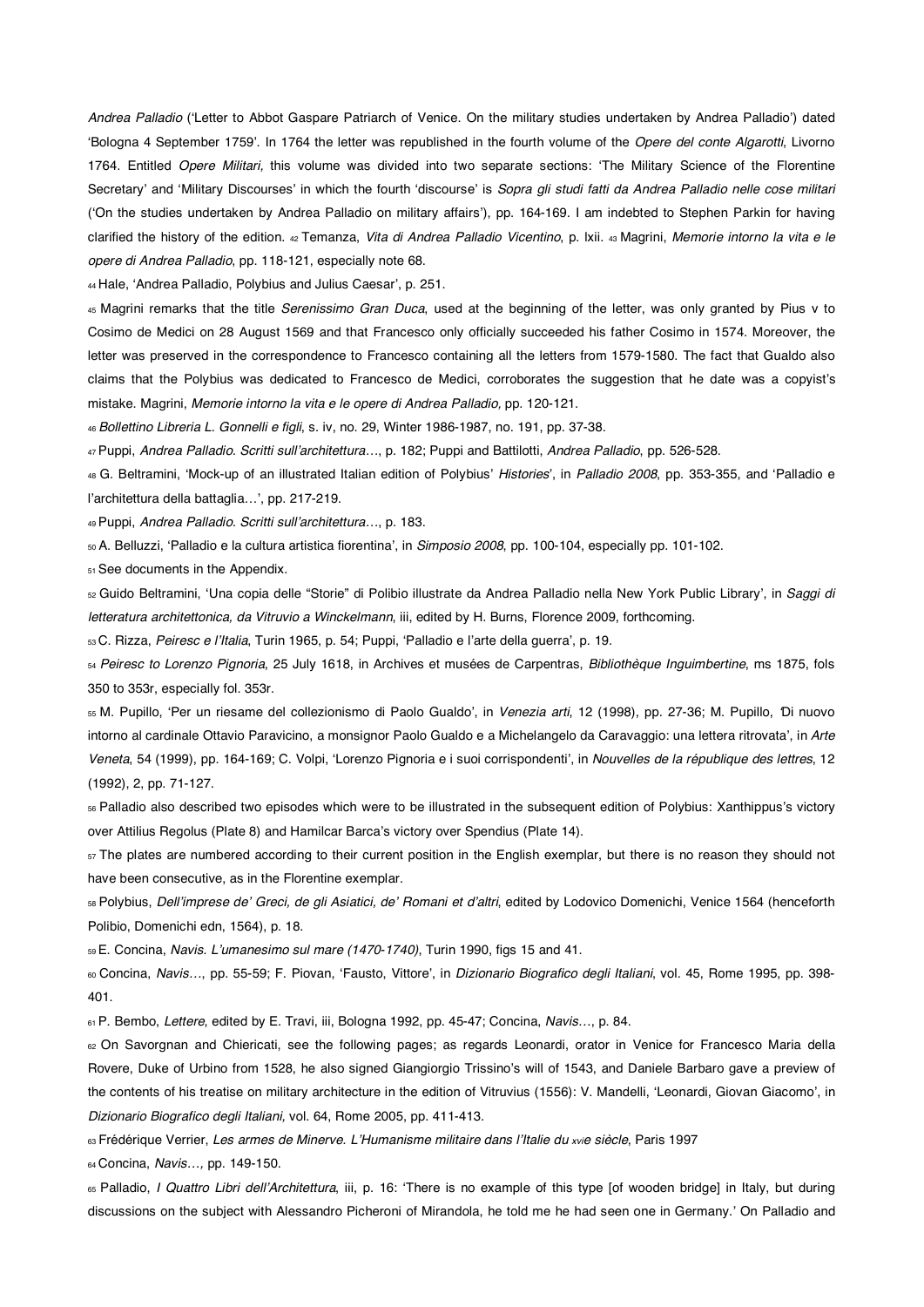carpentry, see M. Piana, 'Cantiere e costruzione', in *Palladio 2008*, p. 320.

<sup>66</sup> A. Zador, 'La penetrazione delle forme palladiane in Ungheria', in *Bollettino cisaap*, viii (1966), part ii, pp. 134-150, especially p. 141; Puppi and Battilotti, *Andrea Palladio,* p. 332; Concina, *Navis…*, pp. 125-126. The document is in the Central State Archives, Budapest, Cameral Archives, col. Lymbus, series iii, folder 18, fol. 597: My Illustrious Sir, having been to see the construction made to raise the galleon, which will soon be ready, next Monday the water will be baled out, and since your Lordship told me you did not wish to come to see the operation in this heat, I am sending you a drawing of the side and the head, in which one can see how the beams are bound, with the measurements of the widths, lengths, and heights…-

67 Vitruvio, Barbaro edn, 1556, pp. 51-53.

68 Vitruvio, *De Architectura*, edited by P. Gros, Turin 1997, pp. 28-29.

69 Concina, *Navis…*, pp. 170-172.

70 Concina, *Navis…*, pp. 102 and 153-155.

71 G. Zorzi, *Le opere pubbliche e i palazzi privati di Andrea Palladio*, Venice 1965, p. 133; G. Beltramini, Stefano Angarano. Mappa con le postazioni delle truppe intorno a Lisbona', in *Palladio 2008*, p. 355; Beltramini, in Simposio 2008, pp. 266 and 228.

72 Polibio, Domenichi edn, 1564, p. 246.

<sup>73</sup> Beltramini, 'Palladio e l'architettura della battaglia...', p. 219.

74 Polibio, Domenichi edn, 1564, pp. 292-293.

75 Polibio, Domenichi edn, 1564, pp. 392-393.

76 H. Burns, Models to follow: studying and restoring the ruins-, in *Palladio 2008*, pp. 286-299.

 $\pi$ H. Burns, 'Plan and elevation of the Vitruvian monopteral temple', in *Palladio 2008*, p. 284.

<sup>78</sup> H. Burns, 'Pirro Ligorio's Reconstruction of Ancient Rome: the *Anteiqvae Vrbis Imago* del 1561', in *Pirro Ligorio Artist and Antiquarian*, edited by R. Gaston, Milan 1988, pp. 19-92. André Corboz attributes a plan of the Iroquoian township of Hochelaga to Andrea Palladio. The plan appears in the third volume of *Delle Navigationi et Viaggi* by Giovanni Battista Ramusio, published in Venice in 1556; A. Corboz, 'La pianta di Hochelaga (1556) come opera di Andrea Palladio', in *Bollettino cisaap*, xx (1978), pp. 145-155; A. Corboz, 'Una città sognata. (Daniele Barbaro, Andrea Palladio e la pianta di Hochelaga, oggi Montreal)', in Palladio *e Venezia*, edited by L. Puppi, Florence 1982, pp. 81-87.

<sup>79</sup>*Alte Pinakothek Munich. Inventory Catalogue. Explanatory Notes on the Works Exhibited*, Munich 1986, pp. 41 and 95.

<sup>80</sup> M. Binotto, 'Il salone dei Cesari', in *Guida a palazzo Barbaran da Porto*, edited by G. Beltramini, Vicenza 2000, pp. 53-55; J. Kliemann, *Gesta dipinte: la grande decorazione nelle dimore italiane dal Quattrocento al Seicento*, Cinisello Balsamo 1993. 81 Hale, 'A Humanistic Visual Aid...', pp. 284-298.

82 B. Morsolin, *Giangiorgio Trissino: monografia dun gentiluomo letterato nel secolo xvi*, Florence 1894, p. 280.

83 Hale, 'Andrea Palladio, Polybius and Julius Caesar', p. 244.

84 G. Trissino, *LItalia liberata da Goti*, Venice 1835, Book vi, p. 84.

85 Trissino, *LItalia liberata…*, Book ii, p. 29.

86 Trissino, *LItalia liberata…*, Book xii, p. 199.

87 The text was available in Latin even before Robortello's edition, for example, in: *Fl. Vegetii Renati viri illustris De re militari libri quatuor. Sexti Iulii Frontini viri consularis de Strategematis libri totidem. Aeliani de insuendis aciebus liber vnus. Modesti de vocabulis rei militaris liber vnus. Item picturae bellicae 120 passim Vegetio adiectae. Collata sunt omnia ad antiquos codices, maxime Budaei, quod testabitur Aelianus*, Paris 1535.

88 Hale, 'Andrea Palladio, Polybius and Julius Caesar', p. 244.

89 Hale, 'Andrea Palladio, Polybius and Julius Caesar', pp. 244-245.

<sup>90</sup>*Polybius. Quinque fragmenta decerpta ex ejus historiarum libris quadraginta. Raphael Cyllenius vertebat*, Venice 1549.

91 This is what Bembo wrote to Girolamo Quirini in 1542: P. Bembo, *Lettere*, edited by E. Travi, iv, Bologna 1993, pp. 437-438. On Savorgnan, see L. Casella, Modelli ideali, cultura militare e dimensione politica. Intorno ad aristocrazia di governo e nobiltà di terraferma a Venezia fra Cinque e Seicento', in *Annali di storia moderna e contemporanea*, 7 (2001), pp. 355-374; L. Casella, *I Savorgnan: la famiglia e le opportunità del potere (secc. xv-xviii)*, Rome 2003.

92 *Arte militare terrestre e maritima; secondo la ragione, e luso de piu valorosi capitani antichi, e moderni. Gia descritta, e divisa*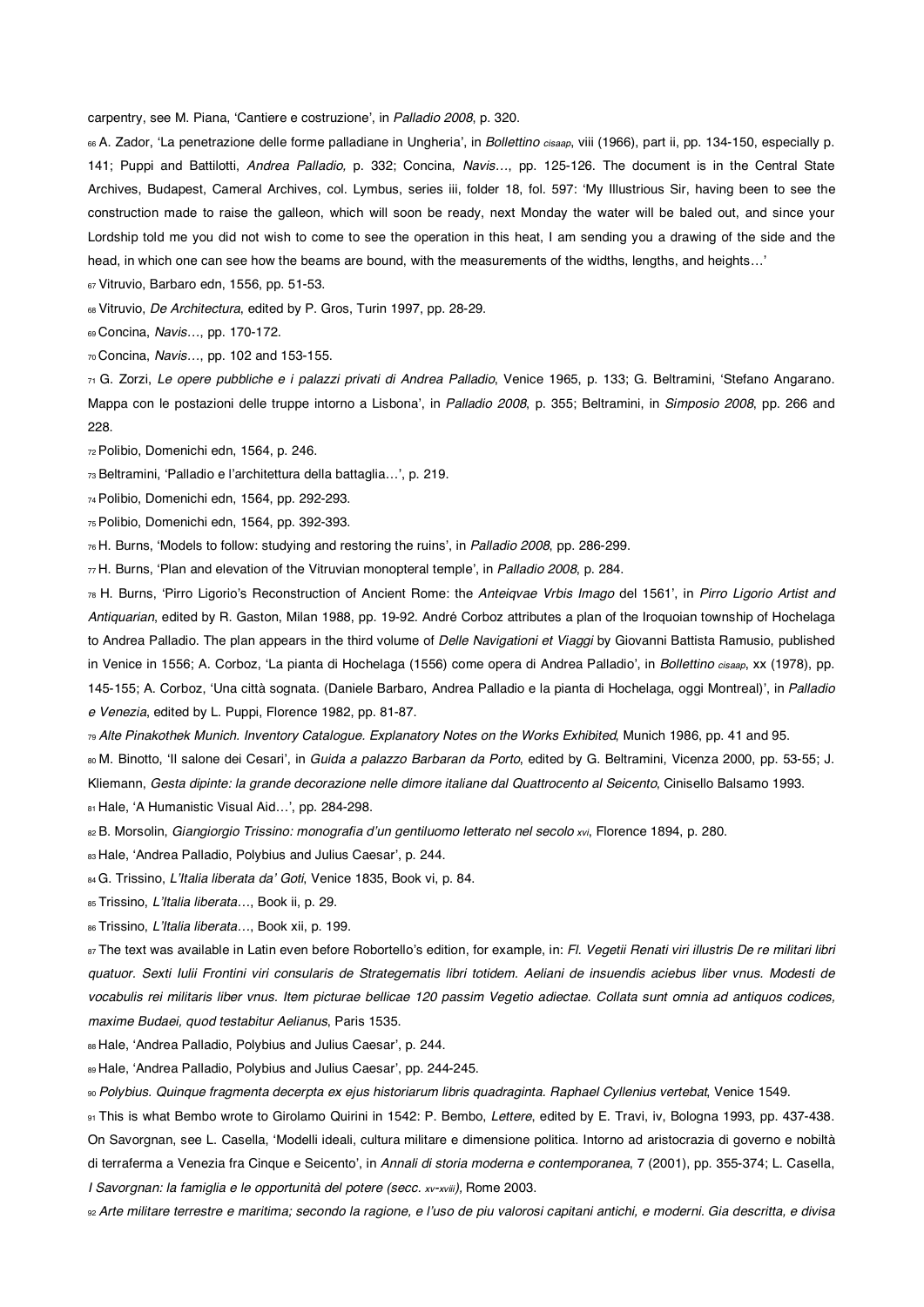in quattro libri dall'illustrissimo signor Mario Savorgnano conte di Belgrado... Et hora ridotta alla sua integrita, & politezza da Cesare Campana, da esso data in luce, In Venetia, appresso gli haeredi di Francesco de' Franceschi, 1599. The volume was republished by Sebastiano Combi in Venice in 1616; Hale, 'Andrea Palladio, Polybius and Julius Caesar', p. 252.

93 Savornan, *Arte militare terrestre e maritima…*, iv, 243-246.

94 The subjects of the plates are: Roman encampment (pp. 69-79); Roman quarters of two consuls and four legions (pp. 77-78); Siege of Alesia (pp. 83-84); Encampment of Francesco Maria Duke of Urbino at Cassano (pp. 89-90); Battle between Caesar and the Nervi (pp. 95-96); Battle of Cannae (pp. 141-142, 143-144); Battle of Ravenna (pp. 151-152); Battle of the Trebbia (pp. 157-158; pp. 159-160); Battle of the Cerisola (pp. 165-166); Battle of Trasimeno (pp. 169-170); Battle of Cadore (pp. 173-174); Battle between Alexander and Darius at Arabella (pp. 185-186); Battle between the Emperor Otto of Brunswick and King Philip of France at Bovino (pp. 187-188); Battle of Pharsalus (pp. 191-192, 193-194); Corbana's Persian army defeated by the Christian army at Antioch in mlxiviii (pp. 197-198); Battle of Zama (pp. 201-202); Battle of the King of France at Oudenarde (pp. 205-206); Battle of Agnadello (pp. 209-210); Battle of Prospero Colonna at La Bicocca (pp. 213-214); Siege of Tarentum (pp. 253-254).

95 Proemio-, in Savorgnan, *Arte militare terrestre e maritima…* 

96 Hale, 'Andrea Palladio, Polybius and Julius Caesar', p. 252

97 B. Castiglione, *Il libro del Cortegiano*, Turin 1998, p. 103: the passage is mentioned in D. Woodward, *Map as Prints in the Italian Renaissance. Makers, Distributors & Consumers*, London 1995, p. 20.

98 E. Lippi, *Cornariana. Studi su Alvise Cornaro*, Padua 1983, p. 170. *Del governo della sua famiglia. Lettera di Mario Savorgnano a Luigi Cornaro, 8 febbraio 1562*, published for the Trento-Cavalli wedding, Udine 1863. The link between Savorgnan and Cornaro probably goes back to Savorgnan's father, Girolamo, who according to Vasari was a patron of Cornaro's friend Falconetto: 'he [Falconetto] made the model of a superb *palazzo* for Signor Girolamo Savorgnano in his formidable castle of Usopo in Friuli, which then had all the foundations laid and was raised above the ground; but when the gentleman died, it remained in that condition without further progress being made: had the building been completed, it would have been splendid'. G. Vasari, *Le vite de' più eccellenti pittori, scultori e architettori*, Florence 1568, iv, p. 592.

99 F. Borroni Salvadori, *Carte, piante e stampe storiche delle raccolte lafreriane della biblioteca nazionale di Firenze*, Rome 1980.

100 P. Aretino, *La Cortigiana*, Act i, Scene iv. Woodward, *Map as Prints in the Italian Renaissance…*, p. 93.

101 Woodward, *Map as Prints in the Italian Renaissance…*, pp. 93-102; M. Infelise, *Prima dei giornali. Alle origini della pubblica informazione (secoli xvi e xvii),* Rome-Bari 2002.

102 Isermeyer, 'I Commentari di G. Cesare...', p. 268. On the engraving see G.M. Fara, Albrecht Dürer. Originali, copie, *derivazioni*, Florence 2007, pp. 366-368.

103 J.D. Passavant, *Le Peintre-Graveur*, vi, Leipzig 1804, p. 241, no. 91a. A cartouche in the top left margin of the sheet has the following inscription: 'Domenico de' Franceschi to his readers. Having published a year ago the plate of a Turkish army, which, in my opinion, was appreciated by many, and spurred on by the conviction of some friends, I similarly wished to publish the same plate of the Christian army, and accompanying it with the Turkish one, place Vienna between them, almost to emulate those two very great armies that were at Vienna in the year 1532. Thus you can mainly see, between the Christian and Turkish armies, a very fine shelter made by the Christians, and beyond a well-ordered half circle of artillery, admirable with its clay gabions, which made a great bulwark for the army. At its sides are the sappers, and in the said half circle the vanguard of the German infantry, behind which comes a square squadron of Spanish infantrymen, on whose right wing is the German cavalry and on the left the Italian, whose cavalry is no wider than five soldiers for each row. They are separated by the same space from the Spanish infantry and behind this left wing, very far from the camp, is the Saxon infantry and three very large squadrons of men at arms lined up pair by pair. Of these squadrons the one at the centre is Spanish, in which is the person of the very illustrious Emperor Charles v; the righthand side one is that of the Italian men at arms and that on the left the Germans; behind them are the Emperor's mules, that is his carriages and riches, next is the horse-drawn artillery, guarded on one side by Italian infantry and on the other by the Bohemian cavalry, behind which follows the rearguard of the German infantry with the munitions, with on the right wing a band of Flemish horses and on the left a squad of infantry, which guards the munitions and the carriages of supplies following the camp. Beyond this are some Turkish prisoners, as can be seen in various places. Valete.